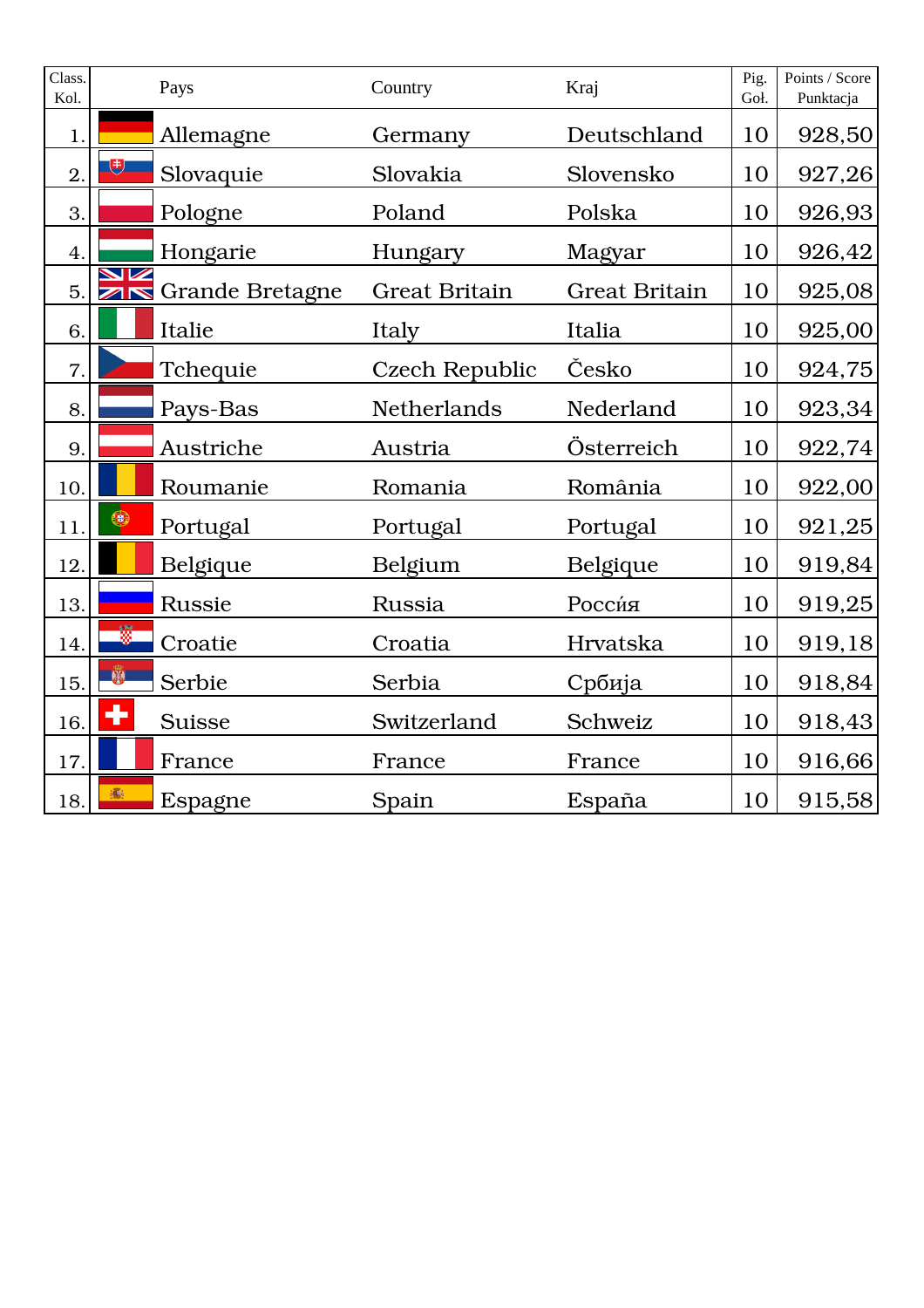## STANDARD - 1/0 (cock / samczyki)

| Ord.<br>Kol.   | Cage<br>Klat. | Pig. no. bague / ring<br>Ringnum. / Obr. rod. | Propriėtaire<br>$\prime$<br>Owner<br>Eigentümer<br>Hodowca<br>1 |                                 | Pays / Country<br>Land / Państwo | <b>Points</b><br><b>Punkty</b> |
|----------------|---------------|-----------------------------------------------|-----------------------------------------------------------------|---------------------------------|----------------------------------|--------------------------------|
| 1              |               | 87 08650-06-677                               | <b>SG Rhode</b>                                                 |                                 | Germany                          | 93,50                          |
| $\overline{2}$ |               | 97 PL-0313-06-5121                            | Sławomir GAJDOWSKI                                              |                                 | Poland                           | 93,50                          |
| 3              |               | 61 GB08C89747                                 | Mr/s G Thresher                                                 |                                 | <b>NE</b> Great Britain          | 93,42                          |
| $\overline{4}$ |               | 6HU-09-03-88050                               | István HAJDU                                                    |                                 | Hungary                          | 93,42                          |
| 5              |               | 26 IT 153720/2006                             | <b>BALBONI CARLO</b>                                            |                                 | Italy                            | 93,42                          |
| 6              |               | 56 SK-0208-07-782                             | Ján Súkup                                                       | 电                               | Slovakia                         | 93,33                          |
| 7              |               | 28 GB06X31072                                 | Mr/s G Thresher                                                 |                                 | <b>NE</b> Great Britain          | 93,33                          |
| 8              |               | 11 IT 165329/2007                             | MORETTI GIAMBATTISTA                                            |                                 | Italy                            | 93,33                          |
| 9              |               | 96 NL-07-1981803                              | H. SCHEPENS                                                     |                                 | Netherlands                      | 93,25                          |
| 10.            |               | 12 06914-06-340                               | Wolf u. Sohn                                                    |                                 | Germany                          | 93,25                          |
| 11             |               | 84 HU-07-11-22310                             | Gábor TAKÁCS                                                    |                                 | Hungary                          | 93,25                          |
| 12.            |               | 59 SK-01905-05-3330                           | Jozef Bojo                                                      | 电                               | Slovakia                         | 93,17                          |
| 13.            |               | 13 CZ 07-0243-383                             | <b>Jan SIKORA</b>                                               |                                 | Czech Republic                   | 93,17                          |
| 14.            |               | 73 09072-06-1655                              | <b>Ludger Freitag</b>                                           |                                 | Germany                          | 93,17                          |
| 15.            |               | 14 PT-05-5515509                              | <b>José Daniel Lopes SANTOS</b>                                 | 0                               | Portugal                         | 93,17                          |
| 16.            |               | 98 PT-08-8390293                              | <b>Jose Maria G SANTOS</b>                                      | 0                               | Portugal                         | 93,08                          |
| 17.            |               | 47 A-321-08-034                               | <b>Manfred Popp</b>                                             |                                 | Austria                          | 93,08                          |
| 18.            |               | 1 NL-08-2044819                               | H.H. OVING                                                      |                                 | Netherlands                      | 93,08                          |
| 19.            |               | 42 SK-0208-07-799                             | Leopold Pripko                                                  | 电                               | Slovakia                         | 93,00                          |
| 20.            |               | 3 RO 187948-04                                | <b>KONCZ EUGEN</b>                                              |                                 | Romania                          | 93,00                          |
| 21.            |               | 71 CZ 06-0197-103                             | Bří. UHERKOVÉ                                                   |                                 | <b>Czech Republic</b>            | 93,00                          |
| 22.            |               | 55 HU-06-50-21032                             | Mihály JUHÁSZ                                                   |                                 | Hungary                          | 93,00                          |
| 23.            |               | 64 PL-0153-06-5714                            | <b>Grzegorz DWORAK</b>                                          |                                 | Poland                           | 93,00                          |
| 24.            |               | 58 A-336-08-309                               | Willi Winkler                                                   |                                 | Austria                          | 93,00                          |
| 25.            |               | 79 BELG 2008/4041038                          | <b>VAN DER MAELEN Sonia</b>                                     |                                 | Belgium                          | 93,00                          |
| 26.            |               | 4 CZ 07-098-402                               | <b>Arnošt BARTEJS</b>                                           |                                 | <b>Czech Republic</b>            | 93,00                          |
| 27.            |               | 78 CZ 07-0248-606                             | Jiří ZVONÍČEK                                                   |                                 | <b>Czech Republic</b>            | 93,00                          |
| 27.            |               | 82 PL-0164-06-2905                            | <b>Bogusław GLENC</b>                                           |                                 | Poland                           | 93,00                          |
| 29.            |               | 83 CRO-29811-08                               | Alen i Goran GRAFINA                                            | ø                               | Croatia                          | 92,92                          |
| 30.            |               | 17 PL-059-07-8470                             | Tomasz i Teresa SKIBA                                           |                                 | Poland                           | 92,92                          |
| 31.            |               | 23 HU-08-11-36108                             | László VIGLIDÁN                                                 |                                 | Hungary                          | 92,92                          |
| 32.            |               | 40 A-336-07-629                               | <b>SG Leopold Riegler</b>                                       |                                 | Austria                          | 92,83                          |
| 33.            |               | 92 GB07Z75106                                 | J R Woods                                                       | $\frac{\mathbf{N}}{\mathbf{N}}$ | <b>Great Britain</b>             | 92,83                          |
| 34.            |               | 53 SK-01307-08-17                             | Ľubomír Košút                                                   | 博                               | Slovakia                         | 92,83                          |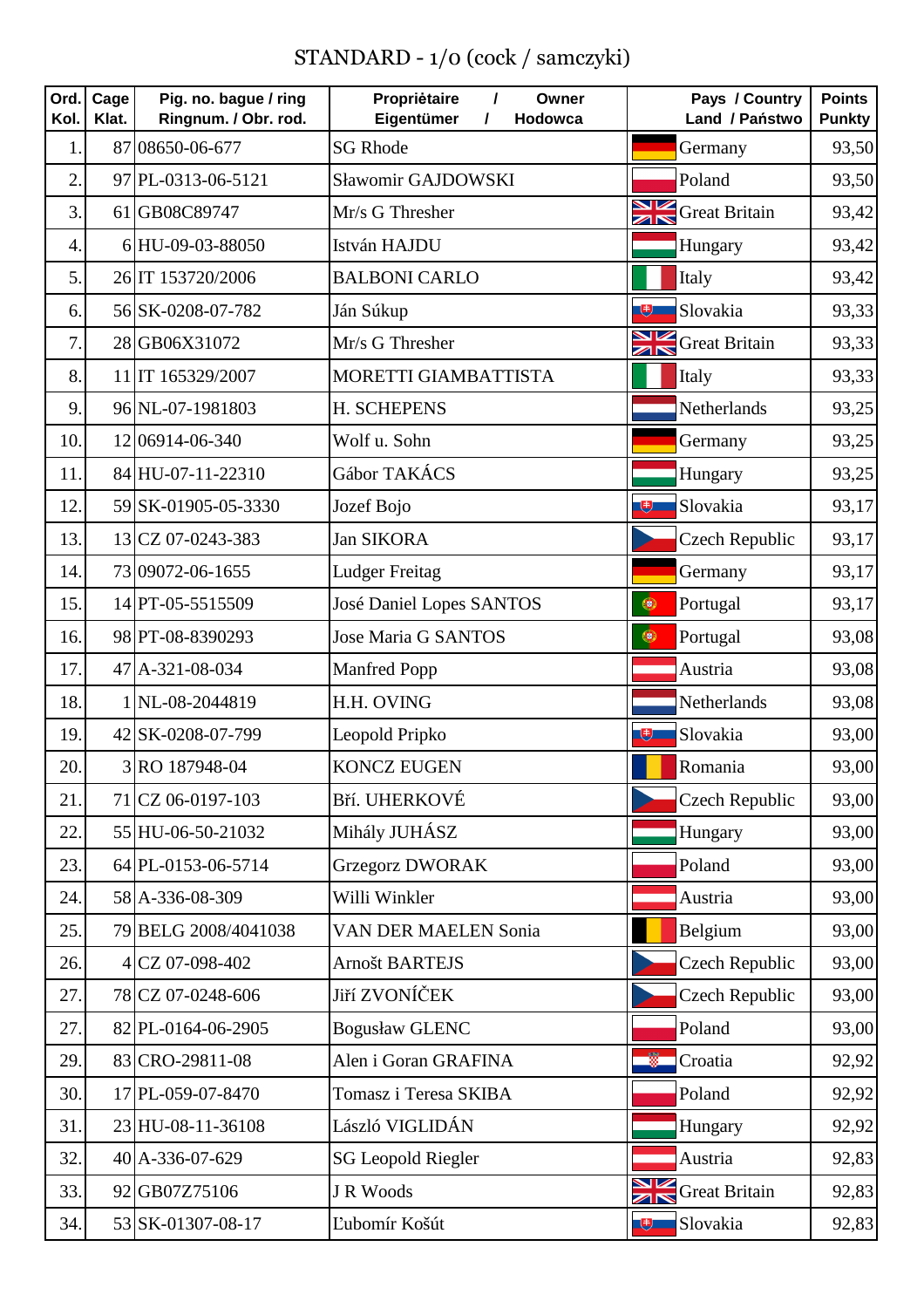| 35. | 37 06914-06-370              | Wolf u. Sohn                |                      | Germany                      | 92,83 |
|-----|------------------------------|-----------------------------|----------------------|------------------------------|-------|
| 36. | 103 HU-07-50-46164           | Lajos KLEIN                 |                      | Hungary                      | 92,83 |
| 37. | 51 A-336-06-350              | Ulrich Jüttner              |                      | Austria                      | 92,83 |
| 38. | 80 IT 117868/2006            | ALESSANDRONI MARINA         |                      | Italy                        | 92,83 |
| 39. | 35 IT 25246/2006             | <b>NORA E PEDRONI</b>       |                      | Italy                        | 92,83 |
| 40. | 21 CZ 05-0249-680            | Jaroslav KADLČEK st. + ml.  |                      | <b>Czech Republic</b>        | 92,75 |
| 41. | 44 PL-0207-07-4871           | Eugeniusz ZABOROWSKI        |                      | Poland                       | 92,75 |
| 42. | 32 0710 - 06 - 21            | Franz-Wilhelm Gonschior     |                      | Germany                      | 92,75 |
| 43. | 90 SERB 974985-08            | MITROVIĆ MIODRAG            | $\mathbb{R}$         | Serbia                       | 92,75 |
| 44. | $43 \mid A - 336 - 05 - 221$ | <b>SG Leopold Riegler</b>   |                      | Austria                      | 92,67 |
| 45. | 81 NL-06-2161806             | <b>J. KROESE</b>            |                      | Netherlands                  | 92,67 |
| 46. | 39 NL-08-1013084             | T.H. KEEMERS - son          |                      | Netherlands                  | 92,67 |
| 47. | 54 BELG 2008/9019407         | <b>MIR - BENOIS</b>         |                      | Belgium                      | 92,67 |
| 48. | 10 BELG 2008/9019427         | <b>MIR - BENOIS</b>         |                      | Belgium                      | 92,67 |
| 49. | 102 GB08N11203               | <b>Brian Holland</b>        |                      | Great Britain                | 92,58 |
| 50. | 22 IT 82011/2008             | <b>NORA E PEDRONI</b>       |                      | Italy                        | 92,58 |
| 51. | 104 FR-190102-2006           | <b>GINFRAY CARL</b>         |                      | France                       | 92,58 |
| 52. | 105 SERB 842275-07           | <b>GRUJIĆ LJUBOMIR</b>      | <b>EXECUTE</b>       | Serbia                       | 92,58 |
| 53. | 99 SK-2208-03-0818           | Peter Jakubčák              | 电                    | Slovakia                     | 92,58 |
| 54. | 86 RO 160003-08              | <b>MATEI ROMULUS</b>        |                      | Romania                      | 92,58 |
| 55. | 50 RO 744041-07              | <b>ILIE NICOLAE</b>         |                      | Romania                      | 92,50 |
| 55. | 57 CH 1867 - 07              | Ueli HUNZIKER               | $\ddot{\phantom{1}}$ | Switzerland                  | 92,50 |
| 57. | 77 GB08S53829                | R Barraclough & Son         |                      | <b>Sand Separate Britain</b> | 92,50 |
| 58. | 19 RUS-50-07-07536           | Sergey STEGANTSEV           |                      | Russia                       | 92,50 |
| 59. | 93 RUS-50-06-01038           | Mikhail KUDIN               |                      | Russia                       | 92,50 |
| 60. | 18 CH 7622 - 07              | <b>Hans BURKHARD</b>        | ٠                    | Switzerland                  | 92,50 |
| 61. | 16 ESP-20323-2006            | TANDEM SAMBLAS DE MIGUEL    | 瓣                    | Spain                        | 92,50 |
| 62. | 5 CRO-37167-08               | Juraj ŠKRLEC                | -8                   | Croatia                      | 92,42 |
| 63. | 52 YU 317536-02              | PANTELIĆ ZORAN              | <b>REA</b>           | Serbia                       | 92,42 |
| 64. | 29 BELG-9099553-2005         | <b>BILLOIR PET F</b>        |                      | France                       | 92,42 |
| 65. | 9 RO 39029-06                | <b>MOIUM ORHAN</b>          |                      | Romania                      | 92,42 |
| 66. | 70 CRO 29721-08              | Alen i Goran GRAFINA        | 壣                    | Croatia                      | 92,33 |
| 67. | 20 PT-07-7481192             | José Manuel Marques SILVA   | $\bullet$            | Portugal                     | 92,33 |
| 68. | 95 BELG 2008/4041147         | <b>VAN DER MAELEN Sonia</b> |                      | Belgium                      | 92,25 |
| 69. | 72 CH 284 - 08               | V. GRÜTER + S. BUCHER       | ٠                    | Switzerland                  | 92,25 |
| 70. | 76 SERB 050036-09            | KORONOSOVAC ZORAN           | <b>A PEA</b>         | Serbia                       | 92,25 |
| 71. | 68 CH 23004 - 08             | Alois GRÜTER                | ٠                    | Switzerland                  | 92,25 |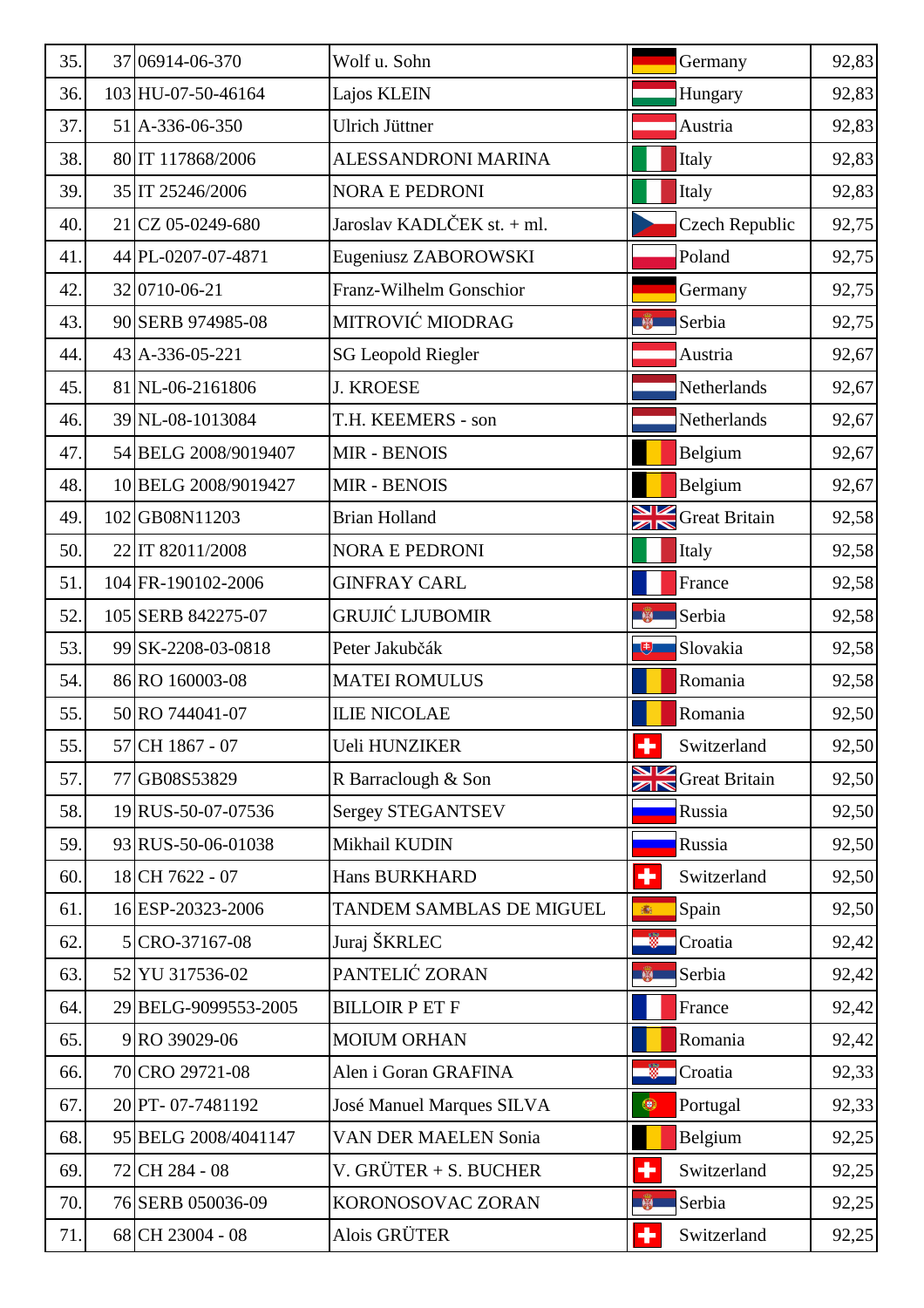| 72. | 100 RUS-50-06-24002  | <b>Aleksandr LEONOV</b>      |              | Russia      | 92,25 |
|-----|----------------------|------------------------------|--------------|-------------|-------|
| 73. | 45 ESP-25227-2007    | <b>J.PASCUAL ALCARAZ</b>     | 編            | Spain       | 92,17 |
| 74. | 66 PT-07-7489299     | Carlos Manuel ASSUNÇÃO       | ۱            | Portugal    | 92,17 |
| 75. | 7 SERB 823079-07     | GOŠIĆ RADOVAN                | $\mathbb{R}$ | Serbia      | 92,17 |
| 76. | 89 RO 574330-08      | PRUSU DAN                    |              | Romania     | 92,08 |
| 77. | 49 RUS-50-06-7719    | Mikhail MEDVEDEV             |              | Russia      | 92,00 |
| 78. | 88 NL-08-1198131     | W.G.M. TEN DOLLE             |              | Netherlands | 92,00 |
| 79. | 69 BELG 2005/4352584 | <b>PENNE Bert</b>            |              | Belgium     | 92,00 |
| 80. | 36 CRO-27172-07      | Miroslav DRAGIŠIĆ            | -51          | Croatia     | 91,92 |
| 81. | 38 CH 273 - 08       | V. GRÜTER + S. BUCHER        | ٠            | Switzerland | 91,92 |
| 82. | 27 RUS-50-05-11222   | Vladimir SAMODELOV           |              | Russia      | 91,92 |
| 83. | 31 PT-05-5515510     | José Daniel Lopes SANTOS     | $\bullet$    | Portugal    | 91,92 |
| 84. | 62 ESP-285141-2008   | SERGIO FREIXAS ZENDRERA      | 編            | Spain       | 91,92 |
| 85. | 74 FR-522065-2007    | <b>BILLOIR PERE ET FILS</b>  |              | France      | 91,83 |
| 86. | 30 ESP-77588-2007    | TANDEM SAMBLAS DE MIGUEL     | 癫            | Spain       | 91,83 |
| 87. | 41 FR-443155-06      | <b>BILLOIR</b>               |              | France      | 91,83 |
| 88. | 65 ESP-304685-2008   | <b>ENRIQUE FREIRE SOBRAL</b> | 瓣            | Spain       | 91,75 |
| 89. | 48 BELG-9005132-2004 | <b>BILLOIR PET F</b>         |              | France      | 91,75 |
| 90. | 34 CRO-09408-08      | Petar MILETIĆ                |              | Croatia     | 91,67 |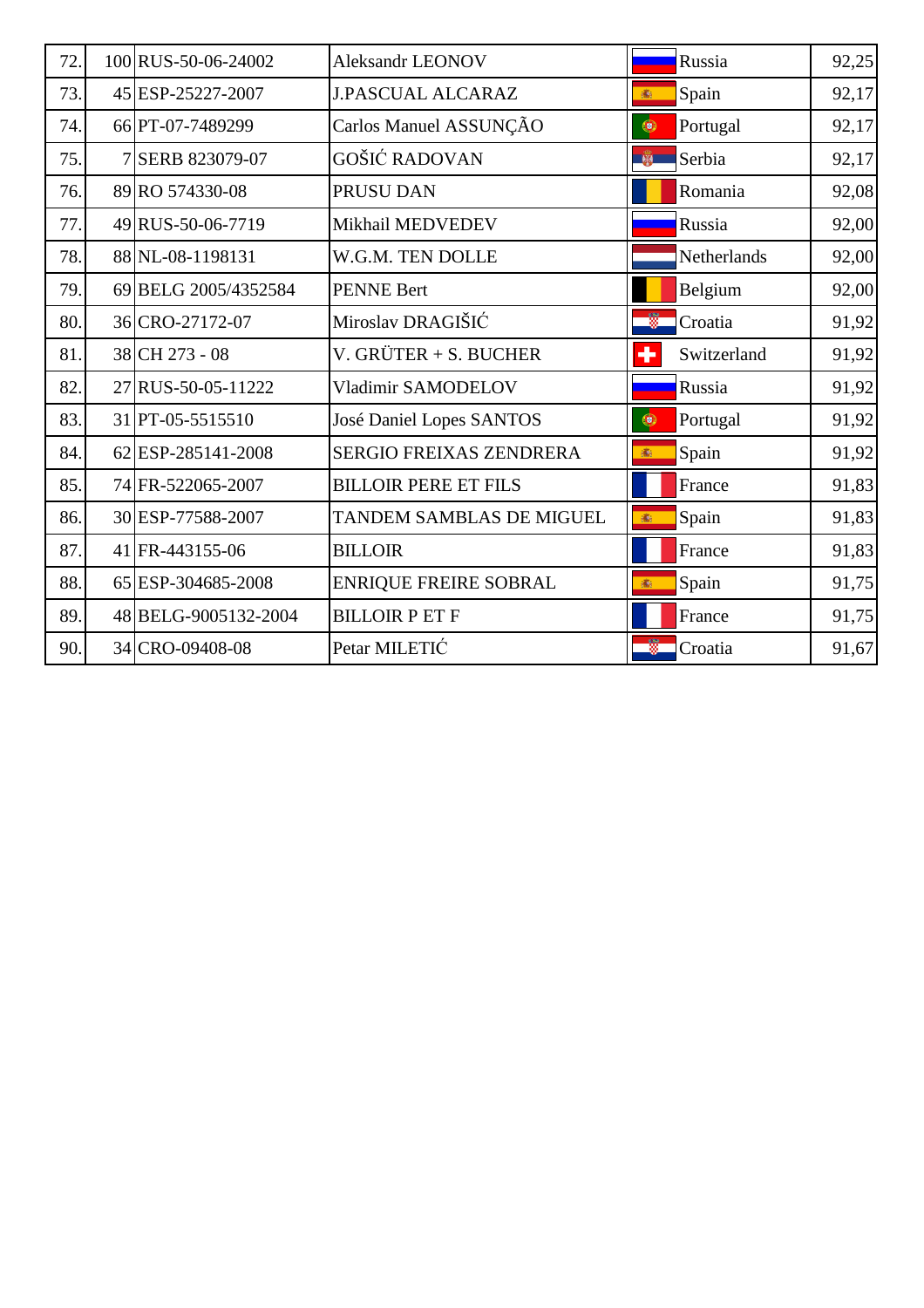## STANDARD - 0/1 (hen / samiczki)

| Ord.<br>Kol.     | Cage<br>Klat. | Pig. no. bague / ring<br>Ringnum. / Obr. rod. | Propriėtaire<br>$\prime$<br>Owner<br>Eigentümer<br>Hodowca<br>$\prime$ | Pays / Country<br>Land / Państwo | <b>Points</b><br><b>Punkty</b> |
|------------------|---------------|-----------------------------------------------|------------------------------------------------------------------------|----------------------------------|--------------------------------|
| $\mathbf{1}$     |               | 190 01212-07-340                              | <b>Heinrich Freise</b>                                                 | Germany                          | 93,33                          |
| $\overline{2}$ . |               | 185 0710-06-22                                | Franz-Wilhelm Gonschior                                                | Germany                          | 93,00                          |
| 3.               |               | 201 SK-01201-07-322                           | Ing.Ján Mokrý                                                          | Slovakia<br>电                    | 92,92                          |
| 4.               |               | 142 PL-0313-08-11121                          | Władysław RZESZUT                                                      | Poland                           | 92,67                          |
| 5.               |               | 168 SK-0208-08-884                            | Leopold Pripko                                                         | 电<br>Slovakia                    | 92,67                          |
| 6.               |               | 145 RO 108038-07                              | <b>ARION DANIEL</b>                                                    | Romania                          | 92,67                          |
| $\overline{7}$   |               | 153 GB07S33477                                | Christopher Gordon                                                     | Great Britain                    | 92,58                          |
| 8.               |               | 138 CZ 07-0249-475                            | Jaroslav PĚRKA                                                         | Czech Republic                   | 92,58                          |
| 9.               |               | 110 HU-08-02-73833                            | <b>Ferenc MAUCHNER</b>                                                 | Hungary                          | 92,50                          |
| 10.              |               | 206 PL-0442-09-6238                           | <b>Józef ZYGMUNT</b>                                                   | Poland                           | 92,50                          |
| 11.              |               | 144 NL-09-1413970                             | VAN ROOSMALEN                                                          | Netherlands                      | 92,50                          |
| 12.              |               | 122 A-307-08-030                              | <b>Hubert Birkner</b>                                                  | Austria                          | 92,50                          |
| 13.              |               | 161 GB07P48492                                | Mr/s G Thresher                                                        | <b>SIM</b> Great Britain         | 92,42                          |
| 14.              |               | 200 02432-08-1151                             | Telmer-Wittenbrink                                                     | Germany                          | 92,42                          |
| 15.              |               | 160 SK-0208-07-438                            | Leopold Pripko                                                         | 巴<br>Slovakia                    | 92,42                          |
| 16.              |               | 114 IT 81560/2007                             | <b>COSSA GIOVANNI E FIGLIO</b>                                         | Italy                            | 92,42                          |
| 17.              |               | 141 HU-06-02-43240                            | Károly HORVÁTH                                                         | Hungary                          | 92,42                          |
| 18.              |               | 108 PL-0355-07-424                            | <b>Kazimierz BARTOSZEK</b>                                             | Poland                           | 92,42                          |
| 19.              |               | 163 CZ 06-0224-42                             | Karel HOBLÍK                                                           | Czech Republic                   | 92,33                          |
| 20.              |               | 129 HU-03-D-5122279                           | Ernő JUHÁSZ                                                            | Hungary                          | 92,33                          |
| 21.              |               | 137 02482-08-538                              | Norbert Tiggemann                                                      | Germany                          | 92,33                          |
| 22.              |               | 164 RO 165509-08                              | <b>COLDEA CLAUDIU</b>                                                  | Romania                          | 92,25                          |
| 23.              |               | 199 YU 523115-04                              | VADAŠ ATILA                                                            | <b>W</b><br>Serbia               | 92,25                          |
| 24.              |               | 158 GB09F35599                                | Mr/s G Thresher                                                        | <b>SIM</b> Great Britain         | 92,17                          |
| 25.              |               | 187 SK-03301-04-601                           | Bernard Šušota                                                         | 巴<br>Slovakia                    | 92,17                          |
| 26.              |               | 184 SK-0703-06-156                            | Zoltán Boros                                                           | Slovakia<br>电                    | 92,17                          |
| 27.              |               | 192 IT 164309/2009                            | <b>BONOMI ONES</b>                                                     | Italy                            | 92,17                          |
| 28.              |               | 181 HU-08-D-177349                            | "GROSSPAUL DÚC"                                                        | Hungary                          | 92,17                          |
| 29.              |               | 140 PL-0332-08-4007                           | <b>Ryszard LASKOWSKI</b>                                               | Poland                           | 92,17                          |
| 30.              |               | 148 RUS-50-08-21745                           | Mikhail KUDIN                                                          | Russia                           | 92,00                          |
| 31.              |               | 204 NL-06-1692598                             | R. BEESTMAN                                                            | Netherlands                      | 92,00                          |
| 32.              |               | 188 CRO-24522-08                              | Mladen OPAČAK                                                          | 龞<br>Croatia                     | 92,00                          |
| 33.              |               | 134 PL-0315-08-2111                           | <b>Bogusław IGNACYK</b>                                                | Poland                           | 92,00                          |
| 34.              |               | 151 PT-07-7606780                             | António AMADOR                                                         | $\circledast$<br>Portugal        | 91,92                          |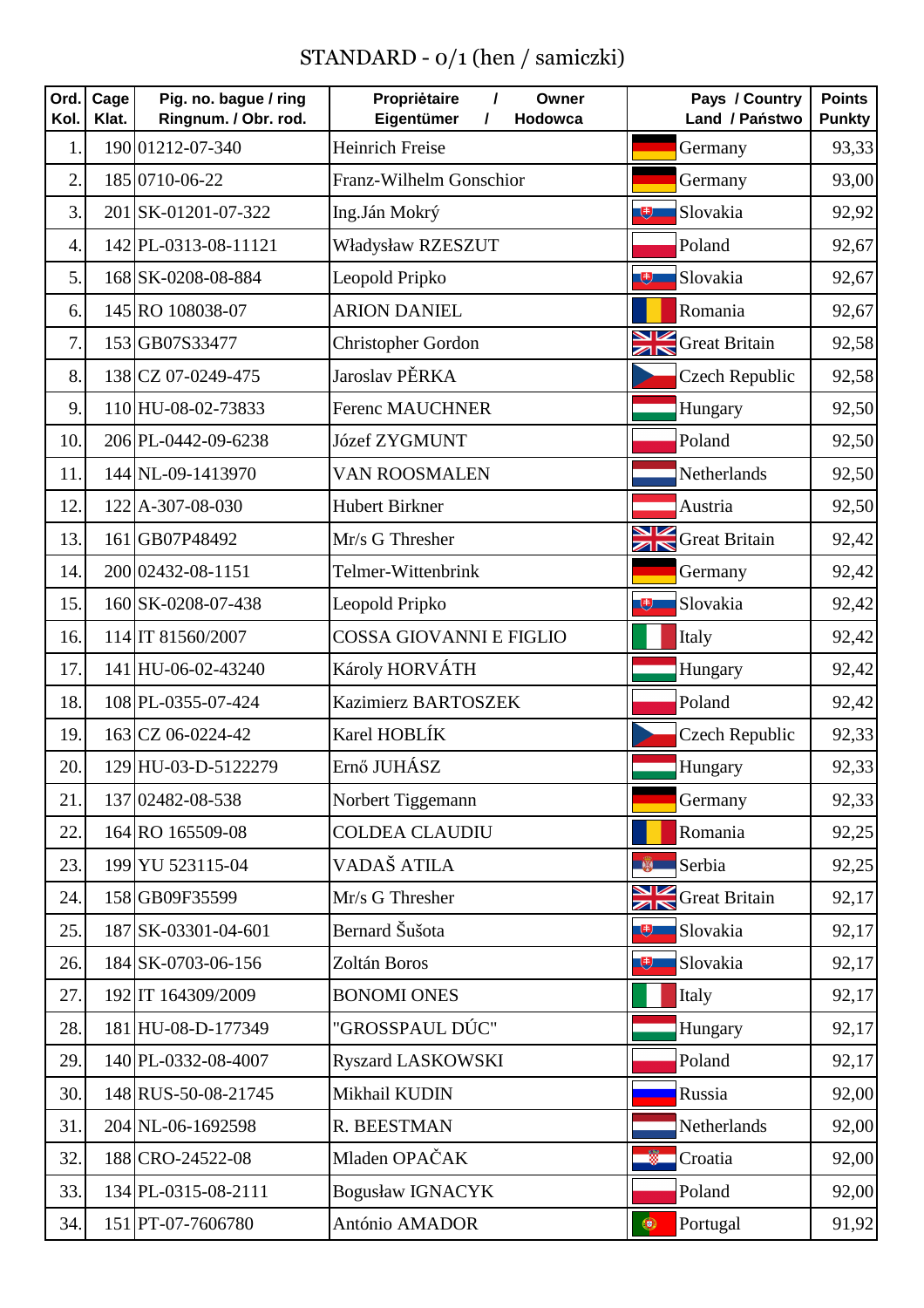| 35. | 116 IT 164304/2009    | <b>BONOMI ONES</b>               |                      | Italy                    | 91,92 |
|-----|-----------------------|----------------------------------|----------------------|--------------------------|-------|
| 36. | 159 NL-08-3845611     | VAN DE WIEL-SCHREUDER            |                      | Netherlands              | 91,92 |
| 37. | 147 IT 164218/2009    | <b>BONOMI ONES</b>               |                      | Italy                    | 91,92 |
| 38. | 202 PL 07-020-2369    | <b>JAST BOJKO</b>                |                      | <b>Czech Republic</b>    | 91,92 |
| 39. | 124 06559-08-747      | <b>Rita Homberg</b>              |                      | Germany                  | 91,92 |
| 40. | 107 GB09N26350        | Mr/s Spear                       |                      | <b>SIM</b> Great Britain | 91,92 |
| 41. | 155 A-415-06-377      | Franz Knoll                      |                      | Austria                  | 91,83 |
| 42. | 194 PT-06-6619601     | <b>GONÇALVES &amp; GONÇALVES</b> | $\bigcirc$           | Portugal                 | 91,83 |
| 43. | 152 CZ 07-0240-178    | <b>Jan SIKORA</b>                |                      | <b>Czech Republic</b>    | 91,83 |
| 44. | 196 RO 240521-08      | <b>CIOBANU BOGDAN</b>            |                      | Romania                  | 91,83 |
| 45. | 135 BELG 2010/5144311 | <b>CAENEN Hubert &amp; Sonja</b> |                      | Belgium                  | 91,75 |
| 46. | 131 CRO-45182-08      | Alen i Goran GRAFINA             |                      | Croatia                  | 91,75 |
| 47. | 149 PT-06-6200261     | Francisco VERISSIMO              | $\bullet$            | Portugal                 | 91,75 |
| 48. | 174 RUS-50-08-21676   | Mikhail KUDIN                    |                      | Russia                   | 91,75 |
| 49. | 210 PT-07-7025704     | <b>FERREIRA &amp; MONTEIRO</b>   | $\bullet$            | Portugal                 | 91,75 |
| 50. | 112 CH 733 - 08       | Alois GRÜTER                     | ÷                    | Switzerland              | 91,67 |
| 51. | 170 NL-09-1075360     | <b>VLUGT</b>                     |                      | Netherlands              | 91,67 |
| 52. | 126 BELG 2010/5144266 | <b>CAENEN Hubert &amp; Sonja</b> |                      | Belgium                  | 91,67 |
| 53. | 118 A-330-05-217      | Hermann Tatzer                   |                      | Austria                  | 91,67 |
| 54. | 166 CH 1646 - 07      | C. + J. STÖCKLI - GLOOR          | ٠                    | Switzerland              | 91,67 |
| 55. | 121 HU-08-11-31814    | Zsolt MAGYARI                    |                      | Hungary                  | 91,58 |
| 56. | 106 NL-08-2027655     | W. VAN DIJK                      |                      | Netherlands              | 91,58 |
| 57. | 109 ESP-284982-2008   | XAVIER FREIXAS ZENDRERA          | 瀛                    | Spain                    | 91,58 |
| 57. | 143 ESP-1837-2008     | ANTONIO NACHER SANCHIS           | 編                    | Spain                    | 91,58 |
| 59. | 176 SERB 855014-07    | KORONOSOVAC ZORAN                | <b>BEAT</b>          | Serbia                   | 91,58 |
| 60. | 133 RUS-50-05-04320   | Mikhail KUDIN                    |                      | Russia                   | 91,58 |
| 61. | 120 IT 111261/2008    | <b>CARBONI EROS</b>              |                      | Italy                    | 91,58 |
| 62. | 117 CRO-30546-08      | Miroslav DRAGIŠIĆ                |                      | Croatia                  | 91,50 |
| 63. | 150 CRO-21342-08      | Dalibor VUKOVIĆ                  |                      | Croatia                  | 91,50 |
| 64. | 156 FR-196911-2006    | TAUGER JEAN CLAUDE               |                      | France                   | 91,42 |
| 65. | 191 RO 9345-08        | <b>MARIUS ANDREI</b>             |                      | Romania                  | 91,42 |
| 66. | 162 FR-28443-2008     | <b>BILLOIR PERE ET FILS</b>      |                      | France                   | 91,42 |
| 67. | 171 CH 22084 - 08     | V. GRÜTER $+$ S. BUCHER          | $\ddot{\phantom{1}}$ | Switzerland              | 91,42 |
| 68. | 157 RUS-50-07-106     | Vladimir SAMODELOV               |                      | Russia                   | 91,42 |
| 69. | 186 RUS-50-05-00793   | Svjatoslav ROZANOV               |                      | Russia                   | 91,33 |
| 70. | 123 PT-06-6509259     | <b>OS SILVAS</b>                 | ۱                    | Portugal                 | 91,33 |
| 71. | 119 GB07Z36019        | H A Rawson & Son                 |                      | Great Britain            | 91,33 |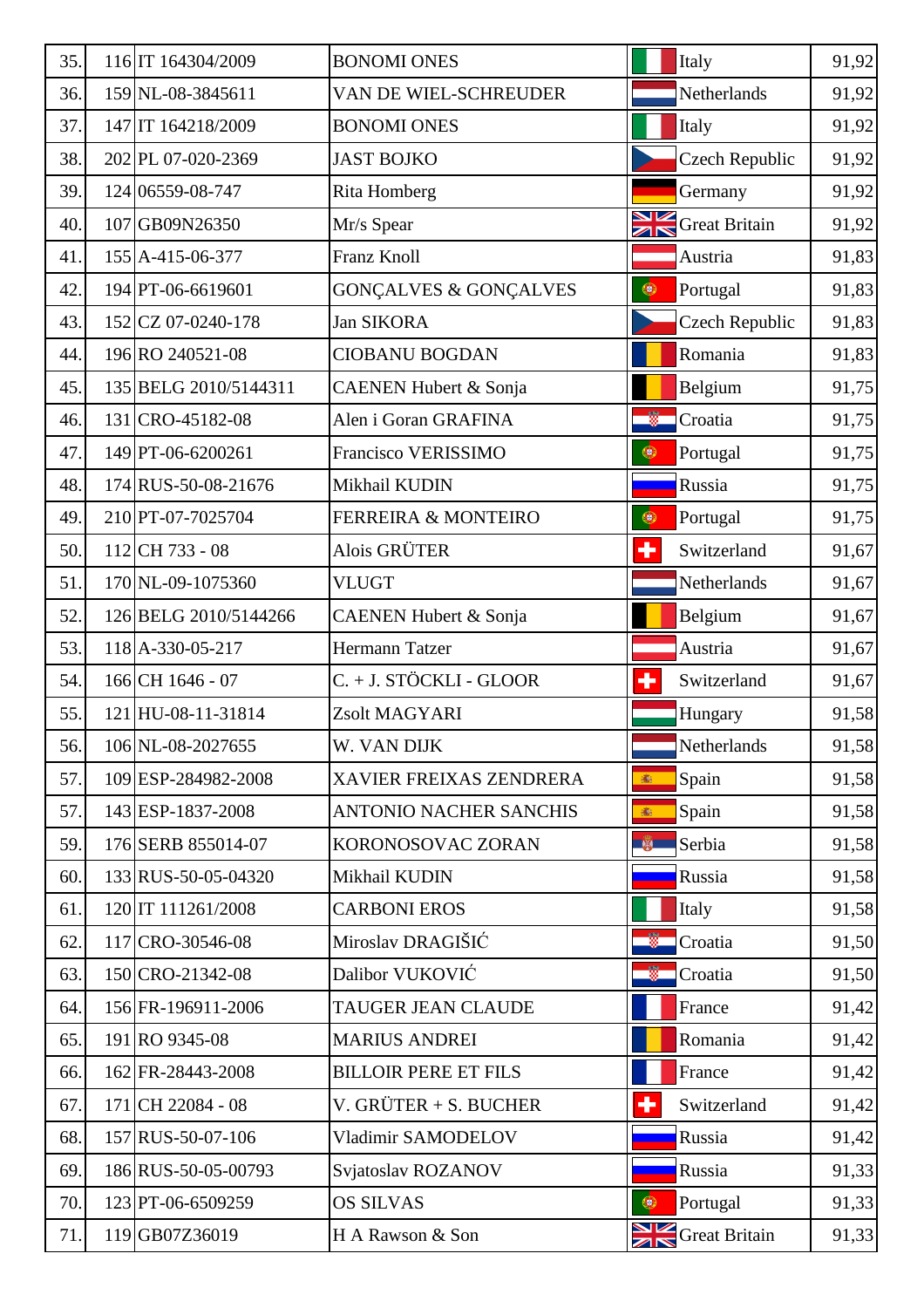| 72. | 198 A-402-07-1076     | SG Siegfried Zoni              |                | Austria        | 91,33 |
|-----|-----------------------|--------------------------------|----------------|----------------|-------|
| 73. | 139 BELG 2007/5045040 | <b>MARTENS Tony</b>            |                | Belgium        | 91,33 |
| 74. | 127 FR-43022-2008     | <b>MOREIRA ROMAIN</b>          |                | France         | 91,33 |
| 75. | 169 RO 617273-07      | <b>CRACIUN CIPRIAN</b>         |                | Romania        | 91,25 |
| 76. | 179 BELG 2008/9019450 | <b>MIR - BENOIS</b>            |                | Belgium        | 91,25 |
| 77. | 205 BELG 2009/4043053 | <b>VAN DER MAELEN Sonia</b>    |                | Belgium        | 91,25 |
| 78. | 113 FR-043024-2008    | <b>MOREIRA ROMAIN</b>          |                | France         | 91,25 |
| 79. | 182 CH 4796 - 06      | <b>SG BUCHER + BÜHLER</b>      | ٠              | Switzerland    | 91,17 |
| 80. | 197 SERB 050021-09    | KORONOSOVAC ZORAN              | <b>EXECUTE</b> | Serbia         | 91,17 |
| 81. | 175 CZ 07-0248-605    | Jiří ZVONÍČEK                  |                | Czech Republic | 91,17 |
| 82. | 167 CRO-10597-06      | Drago KRALJEVIĆ                | ÷              | Croatia        | 91,17 |
| 83. | 177 CH 306 - 03       | $SG$ BUCHER + BÜHLER           | ÷              | Switzerland    | 91,08 |
| 84. | 195 ESP-285002-2008   | <b>JOAQUIN COLOME NIUBO</b>    | 高              | Spain          | 91,00 |
| 85. | 115 A-330-05-256      | <b>Hermann Tatzer</b>          |                | Austria        | 91,00 |
| 86. | 178 SERB 855007-07    | KORONOSOVAC ZORAN              | 嚼              | Serbia         | 91,00 |
| 87. | 154 FR-000057-2009    | <b>GINFRAY CARL</b>            |                | France         | 90,83 |
| 88. | 189 SERB 053168-09    | <b>BOGDANOVIĆ NEDELJKO</b>     |                | Serbia         | 90,67 |
| 89. | 208 ESP-3010-2008     | TANDEM SILLERO SILLERO         | 瓣              | Spain          | 90,67 |
| 90. | 183 ESP-9385-2005     | <b>JAVIER FREIXAS ZENDRERA</b> | 癌              | Spain          | 90,58 |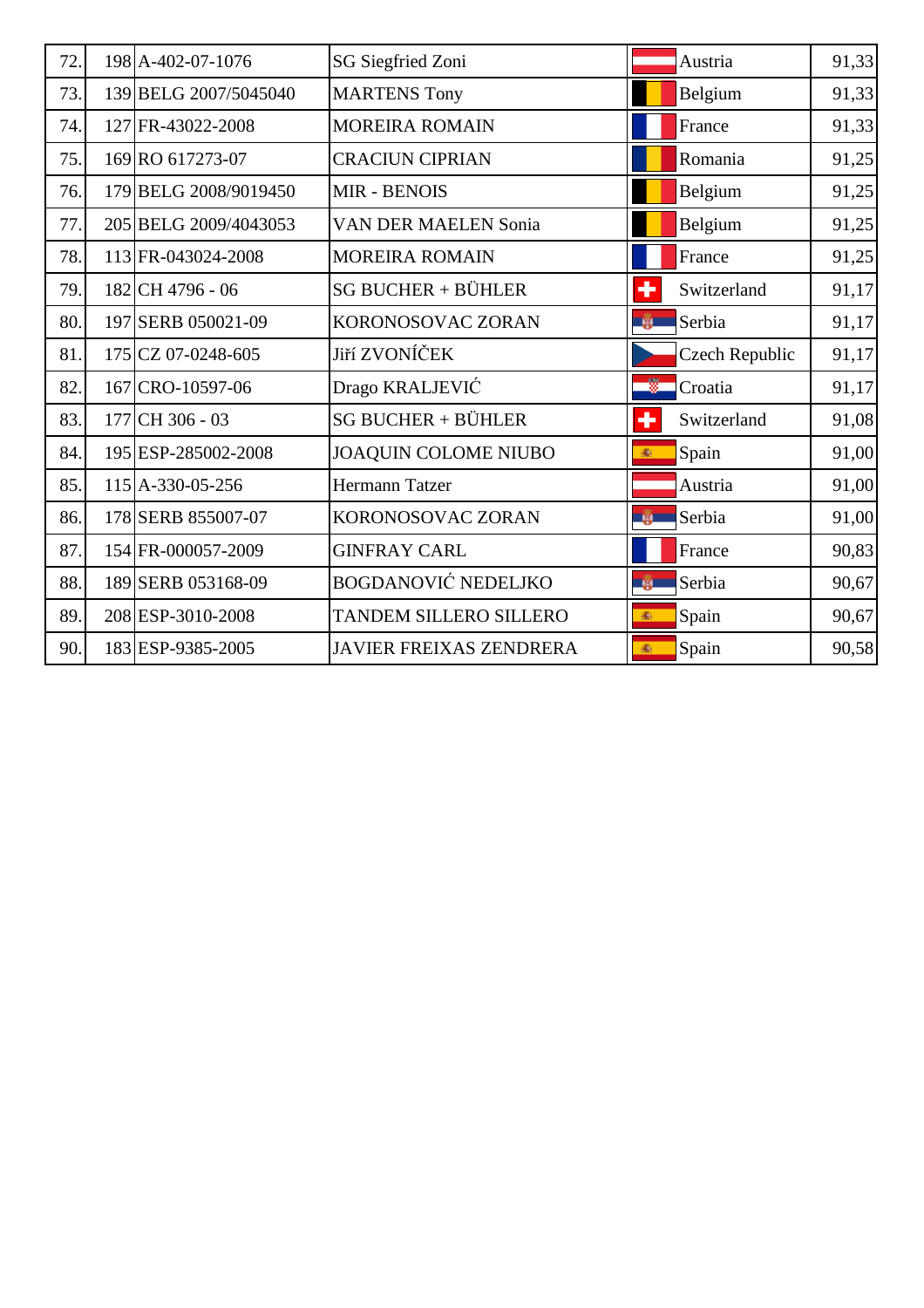Sport A - short distance / krótki dystans (100 - 400 km)

| Ord.<br>Kol.   | Cage<br>Klat. | Pig. no. bague / ring<br>Ringnum. / Obr. rod. | Propriétaire<br>$\prime$<br>Owner<br>Eigentümer<br>Hodowca<br>7 | Pays / Country<br>Land / Państwo     | <b>Points</b><br><b>Punkty</b> |
|----------------|---------------|-----------------------------------------------|-----------------------------------------------------------------|--------------------------------------|--------------------------------|
| $\mathbf{1}$   |               | 307 CZ-05-0202-365                            | Ladislav ŠKOVRAN                                                | <b>Czech Republic</b>                | 1000,000                       |
| $\overline{2}$ |               | 308 CZ-08-0128-1145                           | Pavel RODR                                                      | <b>Czech Republic</b>                | 998,938                        |
| 3.             |               | 475 NL-07-1838851                             | <b>Cock GROEN</b>                                               | Netherlands                          | 998,193                        |
| $\overline{4}$ |               | 404 WHU06S03371                               | A & L Painter                                                   | <b>SIM</b> Great Britain             | 997,132                        |
| 5.             |               | 235 BELG 2007/5132786                         | <b>BOUTSEN-MATTHIJS Theo</b>                                    | Belgium                              | 996,267                        |
| 6.             |               | 403 WHU08N07935                               | A Buttigieg Jnr & Sons                                          | <b>Sandwich School</b> Great Britain | 995,541                        |
| 7.             |               | 236 BELG 2008/5010217                         | <b>BALDASSARRE Carmine</b>                                      | Belgium                              | 994,402                        |
| 8.             |               | 405 GB07B77647                                | Tennant & Co                                                    | <b>SIM</b> Great Britain             | 993,460                        |
| 9.             |               | 309 CZ-07-0128-35                             | Pavel RODR                                                      | <b>Czech Republic</b>                | 992,656                        |
| 10.            |               | 524 PT-07-7501448                             | Rui Dias CAMPOS                                                 | $\bigcirc$<br>Portugal               | 992,620                        |
| 11.            |               | 451 111192-2008                               | <b>CARBONI EROS</b>                                             | Italy                                | 992,608                        |
| 12.            |               | 427 HU-06-09-70034                            | Gyula ERDÉLYI                                                   | Hungary                              | 991,025                        |
| 13.            |               | 547 DV-1489-08-1609                           | Daniel PISLA                                                    | Romania                              | 990,830                        |
| 14.            |               | 452 129301/2008                               | <b>FERRARI E GORETTI</b>                                        | Italy                                | 990,721                        |
| 15.            |               | 453 68014/2008                                | <b>LUPPI GIORGIO</b>                                            | Italy                                | 990,437                        |
| 16.            |               | 499 PL-0275-08-8147                           | Waldemar PISZCZAŁA                                              | Poland                               | 990,400                        |
| 17.            |               | 525 PT-07-7501533                             | Rui Dias CAMPOS                                                 | $\bigcirc$<br>Portugal               | 989,908                        |
| 18.            |               | 237 BELG 2007/6048534                         | <b>BAECK John &amp; Jan</b>                                     | Belgium                              | 989,339                        |
| 19.            |               | 500 PL-0268-08-5054                           | Krzysztof ZIAJA                                                 | Poland                               | 988,945                        |
| 20.            |               | 619 SK-07-01803-810                           | Alex. + Peter Kacián                                            | Slovakia                             | 988,295                        |
| 21.            |               | 379 DV-01100-07-37                            | Lekscha u. Herchel                                              | Germany                              | 987,750                        |
| 22.            |               | 380 DV-01274-07-394                           | <b>Wolfgang Roeper</b>                                          | Germany                              | 987,384                        |
| 23.            |               | 501 PL-046-06-6216                            | <b>Albert URBANIEC</b>                                          | Poland                               | 987,049                        |
| 24.            |               | 331 DK 074-07-0134                            | PETER LILJENDAL                                                 | Denmark                              | 985,091                        |
| 25.            |               | 428 HU-06-26-82603                            | Gyula JUHÁSZ                                                    | Hungary                              | 984,958                        |
| 26.            |               | 548 RO-07-168301                              | Oltean & Bobos                                                  | Romania                              | 983,488                        |
| 27.            |               | 549 RO-08-566066                              | <b>Dumitru TIMPEANU</b>                                         | Romania                              | 983,295                        |
| 28.            |               | 429 HU-08-02-66153                            | István GRAMPSCH                                                 | Hungary                              | 983,249                        |
| 29.            |               | 620 SK-07-02210-598                           | Ing.Peter Grék                                                  | Slovakia<br>电                        | 981,734                        |
| 30.            |               | 523 PT-06-6124782                             | Rui Dias CAMPOS                                                 | $\bullet$<br>Portugal                | 981,088                        |
| 31.            |               | 381 DV-01274-08-412                           | <b>Wolfgang Roeper</b>                                          | Germany                              | 980,672                        |
| 32.            |               | 621 SK-08-02516-422                           | Ing.Jaroslav+ Milan Mojzeš                                      | Slovakia<br>电                        | 980,274                        |
| 33.            |               | 332 DK 074-06-0023                            | PETER LILJENDAL                                                 | Denmark                              | 969,512                        |
| 34.            |               | 355 FR-125857-2008                            | MICHEL DAUCHEZ                                                  | France                               | 969,032                        |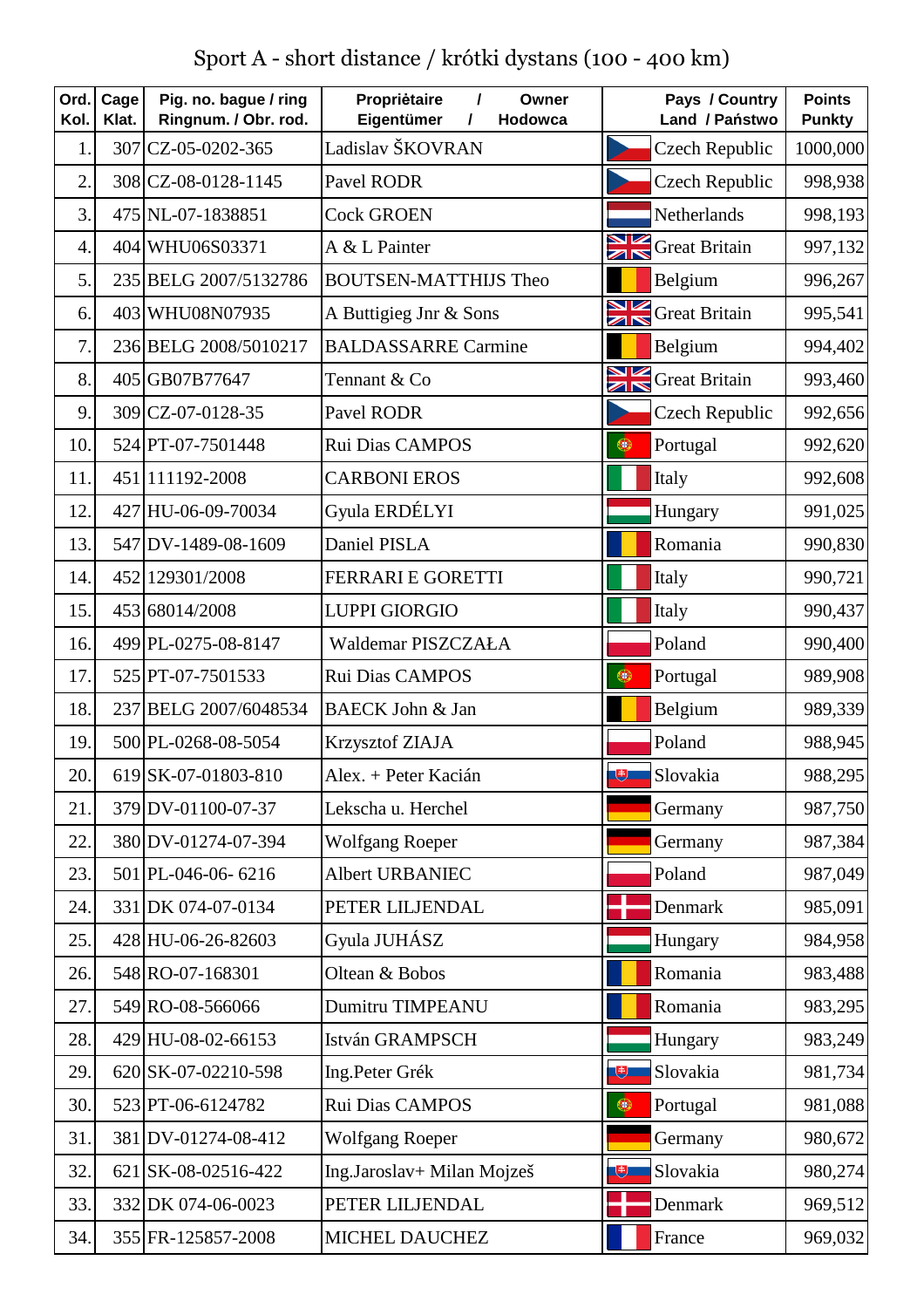| 35. | 333 DK 074-06-0008   | PETER LILJENDAL               |                      | Denmark     | 963,345 |
|-----|----------------------|-------------------------------|----------------------|-------------|---------|
| 36. | 595 SERB 810799-07   | <b>BOKA ERVIN</b>             | 尊                    | Serbia      | 958,831 |
| 37. | 356 FR-441837-2007   | <b>DAUX VINCENT</b>           |                      | France      | 958,003 |
| 38. | 596 SERB 817979-07   | <b>JOVIN IVAN</b>             | 尊                    | Serbia      | 956,100 |
| 39. | 283 CRO-02154-04     | <b>Branko i Marko GORUPEC</b> | ÷                    | Croatia     | 940,510 |
| 40. | 284 CH-13237-07      | Mahovlić-Perković             | -5                   | Croatia     | 933,667 |
| 41. | 643 ESP-282864-2008  | <b>TANDEM RIBAS-AMADEU</b>    | 瓣                    | Spain       | 911,868 |
| 42. | 644 ESP-288693-2008  | ANDRES CINTAS GUZMAN          | 瀛                    | Spain       | 903,378 |
| 43. | 213 A-413-06-103     | <b>Walter Straif</b>          |                      | Austria     | 894,323 |
| 44. | 285 CRO-03454-07     | Mahovlić-Perković             |                      | Croatia     | 889,365 |
| 45. | 212 A-413-07-459     | <b>Walter Straif</b>          |                      | Austria     | 882,507 |
| 46. | 260 BG 08 - 25939    | Ilian Draganov                |                      | Bulgaria    | 875,390 |
| 47. | 259 BG 07 - 02022    | <b>Rosen Rusinov</b>          |                      | Bulgaria    | 873,774 |
| 48. | 571 RUS-50-08-10018  | Alex&Tatiana SKUGAREVSKIE     |                      | Russia      | 865,480 |
| 49. | 357 FR-79435-2008    | Juste Philippe                |                      | France      | 849,739 |
| 50. | 211 A-413-07-446     | <b>Walter Straif</b>          |                      | Austria     | 838,144 |
| 51. | 667 UA 08-044-2306   | Volodimir KOSHIL'             |                      | Ukraine     | 836,210 |
| 51A | $213A$ A-311-08-433  | Heinz Schubert                |                      | Austria     | 833,601 |
| 52. | 645 ESP-248382-2006  | <b>MARCIAL ELVIRA MARTIN</b>  | 高                    | Spain       | 829,470 |
| 53. | 668 UKR 09-044-02501 | Volodimir KOSHIL'             |                      | Ukraine     | 826,752 |
| 54. | 691 CH-629-09        | Urban Kaufmann                | ٠                    | Switzerland | 819,435 |
| 55. | 572 RUS-50-08-10016  | Alex&Tatiana SKUGAREVSKIE     |                      | Russia      | 819,339 |
| 56. | 573 RUS-50-07-24914  | Sergey STOLYAROV              |                      | Russia      | 800,368 |
| 57. | 669 UA 08-044-2301   | Volodimir KOSHIL'             |                      | Ukraine     | 799,615 |
| 58. | 693 CH-23217-07      | SG Bucher+Bühler              | $\ddot{\phantom{1}}$ | Switzerland | 786,203 |
| 59. | 692 CH-1651-07       | SG Stöckli Gian+Leon          | ٠                    | Switzerland | 765,554 |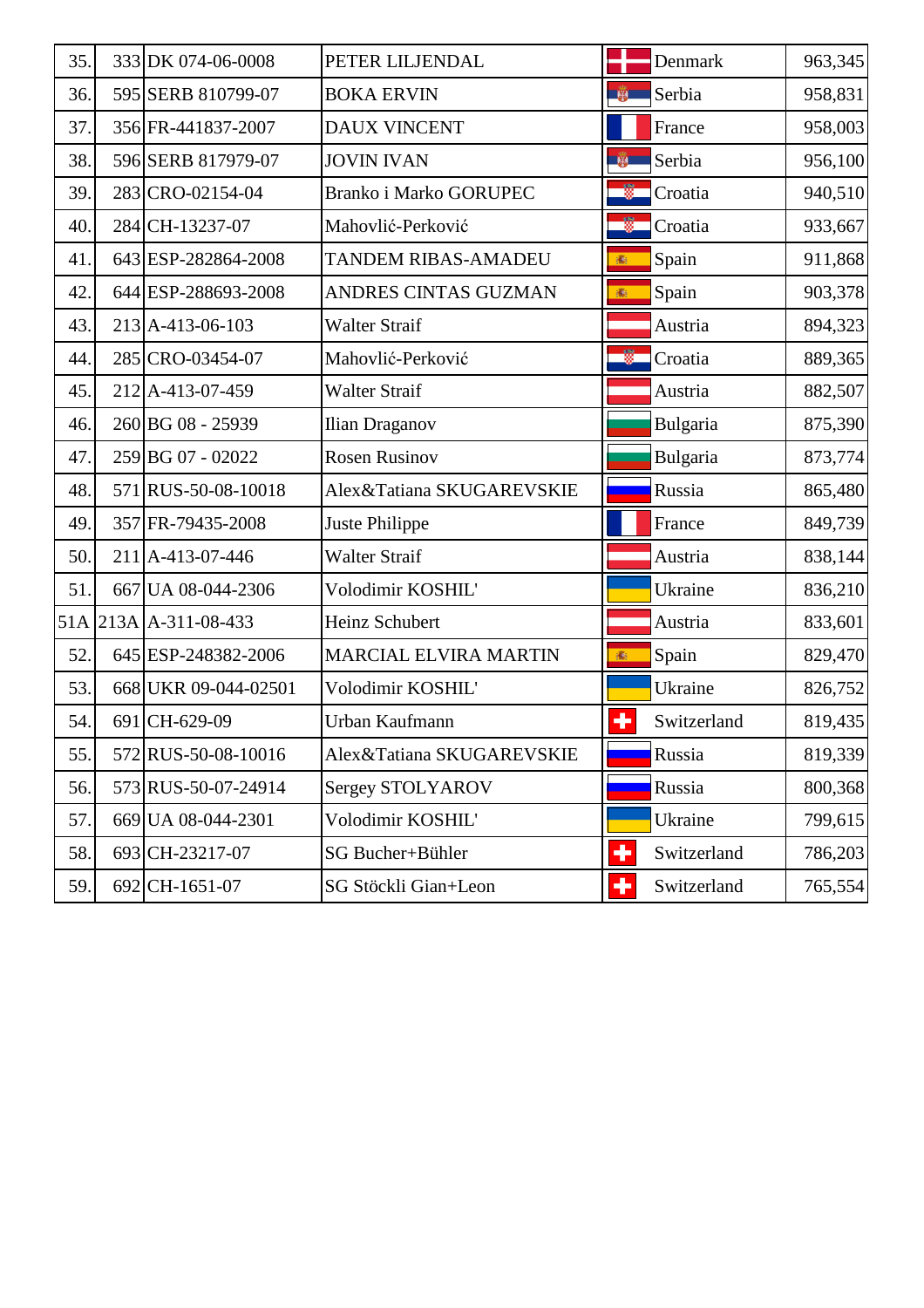Sport B - middle distance / średni dystans (300 - 600 km)

| Ord.<br>Kol.     | Cage<br>Klat. | Pig. no. bague / ring<br>Ringnum. / Obr. rod. | Propriėtaire<br>$\prime$<br>Owner<br>Eigentümer<br>$\prime$<br>Hodowca | Pays / Country<br>Land / Państwo | <b>Points</b><br><b>Punkty</b> |
|------------------|---------------|-----------------------------------------------|------------------------------------------------------------------------|----------------------------------|--------------------------------|
| $\mathbf{1}$     |               | 382 DV-01769-08-27                            | Andreas u. Walter Drapa                                                | Germany                          | 799,198                        |
| $\overline{2}$ . |               | 454 26264/2006                                | <b>CAMPLANI LUIGI</b>                                                  | Italy                            | 798,323                        |
| 3.               |               | 502 PL-0353-08-2902                           | Andrzej CHOJAK                                                         | Poland                           | 797,868                        |
| $\overline{4}$ . |               | 383 DV-01769-08-36                            | Drapa u. Dr. Guo                                                       | Germany                          | 797,169                        |
| 5.               |               | 503 PL-0364-07-335                            | Eugeniusz JAWORSKI                                                     | Poland                           | 797,130                        |
| 6.               |               | 504 PL-0101-06-1124                           | Olgierd RUSINEK                                                        | Poland                           | 796,859                        |
| 7.               |               | 384 DV-05031-08-697                           | Eugen Schnarr                                                          | Germany                          | 795,294                        |
| 8.               |               | 622 SK-07-01011-547                           | $VI. + L.Kostroš$                                                      | 电<br>Slovakia                    | 794,353                        |
| 9.               |               | 550 RO-08-000884                              | Chicheanu & Rusu                                                       | Romania                          | 793,291                        |
| 10.              |               | 334 DK 205-07-0190                            | <b>CARSTEN &amp; KURT</b>                                              | Denmark                          | 793,155                        |
| 11.              |               | 310 CZ-06-0213-59                             | Ladislav MRTÝNEK                                                       | <b>Czech Republic</b>            | 792,911                        |
| 12.              |               | 551 RO-08-501025                              | Voicu & Negres                                                         | Romania                          | 792,376                        |
| 13.              |               | 238 BELG 2008/5002089                         | <b>LOOCKX Guido</b>                                                    | Belgium                          | 791,839                        |
| 14.              |               | 552 RO-08-010809                              | <b>Tanase MALESCU</b>                                                  | Romania                          | 790,683                        |
| 15.              |               | 455 129331/2009                               | <b>FERRARI E GORETTI</b>                                               | Italy                            | 789,650                        |
| 16.              |               | 623 SK-06-02306-679                           | Peter Zeleňák                                                          | Slovakia<br>博                    | 788,454                        |
| 17.              |               | 311 CZ-04-0306-595                            | Jaromír BORTEL                                                         | <b>Czech Republic</b>            | 788,233                        |
| 18.              |               | 528 PT-06-6304134                             | José Joaquim P SOUSA                                                   | $\bigcirc$<br>Portugal           | 787,560                        |
| 19.              |               | 479 NL-09-1207450                             | <b>Cock GROEN</b>                                                      | Netherlands                      | 786,992                        |
| 20.              |               | 312 CZ-07-0216-600                            | Petr KOUTNÝ                                                            | Czech Republic                   | 786,985                        |
| 21.              |               | 456 114012/2007                               | <b>BONFIGLIO F. E V.</b>                                               | Italy                            | 786,847                        |
| 22.              |               | 430 HU-06-11-11477                            | Gábor TAKÁCS                                                           | Hungary                          | 786,536                        |
| 23.              |               | 406 GB08Z04425                                | Fenwick & Howard                                                       | <b>SIM</b> Great Britain         | 786,506                        |
| 24.              |               | 240 BELG 2008/6092226                         | VAN ELSACKER-JEPSEN                                                    | Belgium                          | 786,203                        |
| 25.              |               | 239 BELG 2007/8002321                         | THIBAUT - BOONS                                                        | Belgium                          | 786,042                        |
| 26.              |               | 358 FR-510193-2008                            | <b>LEFEVRE DIDIER</b>                                                  | France                           | 785,898                        |
| 27.              |               | 480 NL-07-1838892                             | <b>Cock GROEN</b>                                                      | Netherlands                      | 784,190                        |
| 28.              |               | 431 HU-07-22-99695                            | <b>János VALENT</b>                                                    | Hungary                          | 784,161                        |
| 29.              |               | 624 SK-07-M55-1646                            | Ivan Brnčal                                                            | Slovakia<br>电                    | 783,325                        |
| 30.              |               | 527 PT-07-7309170                             | Vasco Manuel N AGONIA                                                  | $\bullet$<br>Portugal            | 781,496                        |
| 31.              |               | 286 CRO-01013-07                              | Branko i Marko GORUPEC                                                 | Croatia                          | 781,423                        |
| 32.              |               | 432 HU-06-05-17350                            | István ALBERT                                                          | Hungary                          | 777,577                        |
| 33.              |               | 526 PT-07-7118096                             | António Henriques REBELO                                               | $\bigcirc$<br>Portugal           | 776,836                        |
| 34.              |               | 598 SERB 961953-08                            | STANIVUKOVIĆ-VUKČEVIĆ                                                  | 第<br>Serbia                      | 775,141                        |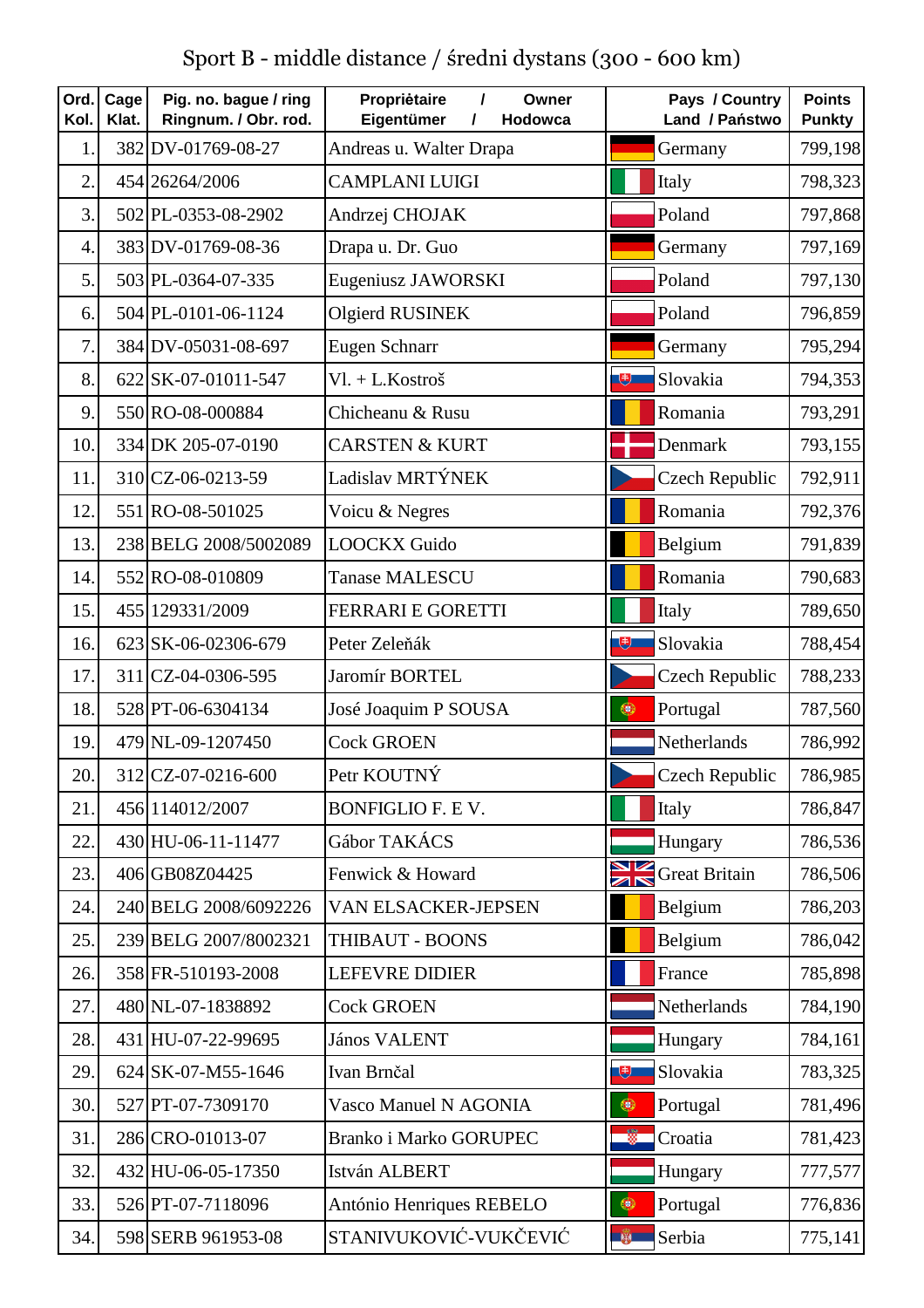| 35. | 336 DK 066-07-1150   | <b>MOGENS HJELMAGER</b>      |          | Denmark  | 772,644 |
|-----|----------------------|------------------------------|----------|----------|---------|
| 36. | 359 FR-149442-2007   | <b>LEFEVRE DIDIER</b>        |          | France   | 770,228 |
| 37. | 599 HUNG 068280-08   | ASTALOŠ-KOČO                 | <b>B</b> | Serbia   | 768,613 |
| 38. | 600 SERB 836614-07   | ČOTI JENE                    | 单        | Serbia   | 763,448 |
| 39. | 214 A-321-08-007     | <b>Manfred Popp</b>          |          | Austria  | 760,496 |
| 40. | 262 BG 06 - 17632    | Nikolaj Kirilov              |          | Bulgaria | 756,137 |
| 41  | 647 ESP-243381-2005  | <b>BERNABE CABRERA LEMES</b> | 瀛        | Spain    | 749,049 |
| 42. | 646 ESP-283472-2008  | <b>JAVIER AYATS CASAS</b>    | 瀛        | Spain    | 748,773 |
| 43. | 215 A-101-08-3367    | Josef Königshofer            |          | Austria  | 745,131 |
| 44. | 335 DK 246-07-0231   | PETER ANDERSEN               |          | Denmark  | 741,716 |
| 45. | 574 RUS-50-08-33333  | Vladimir SAMODELOV           |          | Russia   | 741,477 |
| 46. | 648 ESP-282917-2008  | <b>TANDEM RIBAS-AMADEU</b>   | 高        | Spain    | 733,455 |
| 47. | 575 RUS-50-06-01020  | Mikhail KUDIN                |          | Russia   | 722,337 |
| 48. | 287 CRO-27666-07     | Alen i Goran GRAFINA         | ã        | Croatia  | 721,074 |
| 49. | 576 RUS-50-03-119039 | Mikhail KUDIN                |          | Russia   | 711,343 |
| 50. | 288 CRO-37680-06     | <b>B.I.T. PODUNAVAC</b>      | H.       | Croatia  | 707,254 |
| 51. | 670 УКР 06-0322-4298 | Petro MARTYNYUK              |          | Ukraine  | 699,636 |
| 52. | 671 УКР 05-1-50697   | Yosip VDOVYCH                |          | Ukraine  | 695,257 |
| 53. | 672 UKR 07-0322-6686 | Mikhaylo BORDUN              |          | Ukraine  | 669,232 |
| 54. | 360 FR-37750-2008    | <b>GINFRAY CARL</b>          |          | France   | 644,580 |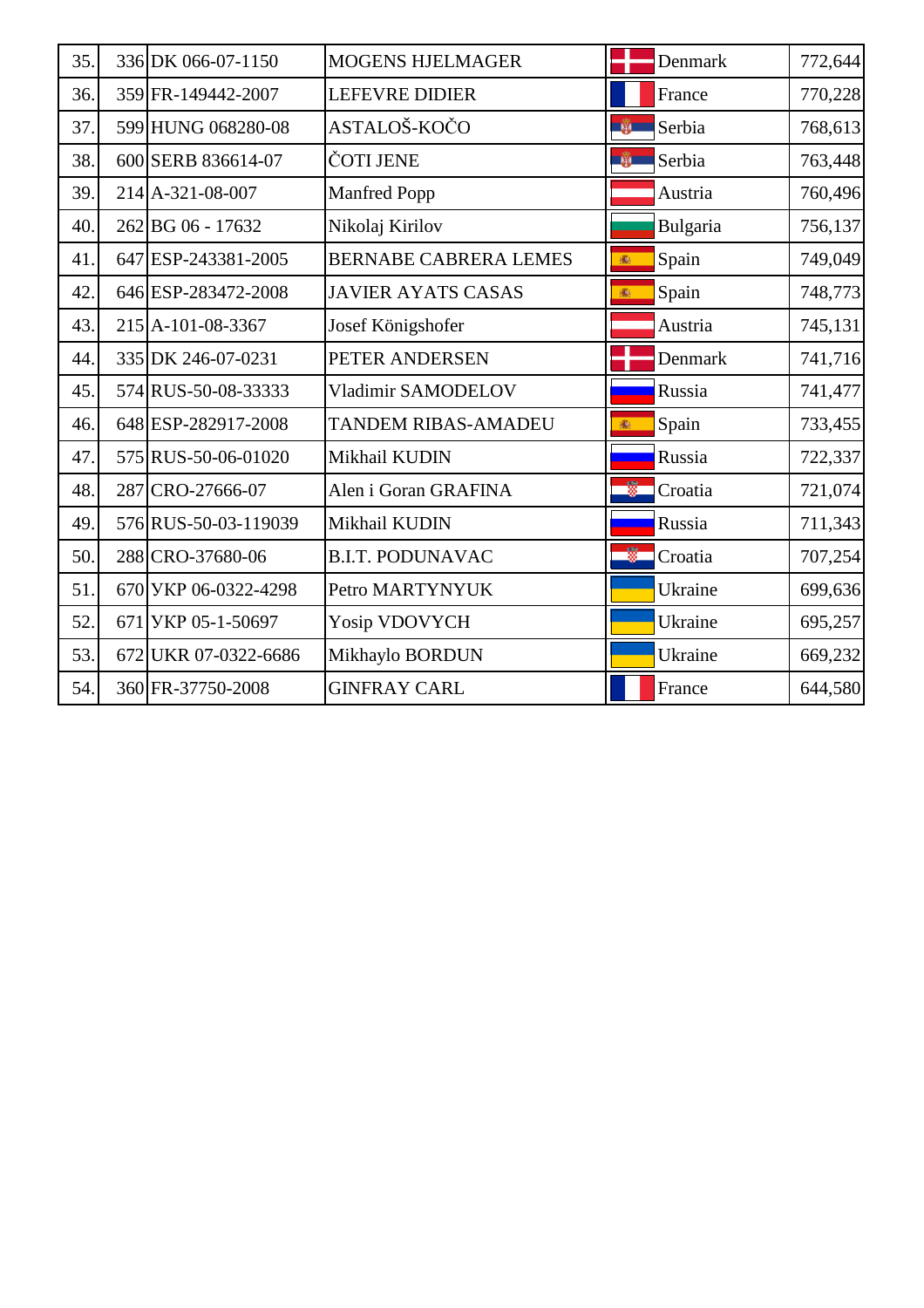Sport C - long distance / długi dystans ( > 500 km)

| Ord.<br>Kol.     | Cage<br>Klat. | Pig. no. bague / ring<br>Ringnum. / Obr. rod. | Propriėtaire<br>Owner<br>$\prime$<br>Eigentümer<br>Hodowca<br>I | Pays / Country<br>Land / Państwo | Coef-<br>ficient |
|------------------|---------------|-----------------------------------------------|-----------------------------------------------------------------|----------------------------------|------------------|
| 1.               |               | 505 PL-0353-08-2950                           | Andrzej CHOJAK                                                  | Poland                           | 7,396            |
| $\overline{2}$ . |               | 506 PL-03-08-9008                             | Wojciech OLESZCZUK                                              | Poland                           | 8,798            |
| 3.               |               | 481 NL-08-1543385                             | W.A. DE BRUIJN                                                  | Netherlands                      | 12,278           |
| $\overline{4}$ . |               | 507 PL-0317-07-7468                           | Marcin RZEPKA                                                   | Poland                           | 13,290           |
| 5.               |               | 483 NL-07-5705110                             | Edwin HOOGLAND                                                  | Netherlands                      | 18,107           |
| 6.               |               | 241 BELG 2008/6031114                         | VAN OECKEL Bart                                                 | Belgium                          | 18,515           |
| 7.               |               | 242 BELG 2007/5035388                         | <b>VERRECKT - ARIEN</b>                                         | Belgium                          | 34,119           |
| 8.               |               | 313 CZ-05-0279-109                            | Miloslav PROCHÁZKA                                              | <b>Czech Republic</b>            | 34,511           |
| 9.               |               | 243 NL 2007/1821757                           | VAN LINT Michel                                                 | Belgium                          | 35,899           |
| 10.              |               | 530 PT-06-6290845                             | Tiago José F MOREIRA                                            | $\bullet$<br>Portugal            | 45,350           |
| 11.              |               | 314 CZ-04-0231-1235                           | Přemysl DUDA                                                    | <b>Czech Republic</b>            | 46,101           |
| 12.              |               | 625 SK-03-1405-1761                           | Miroslav Luhový                                                 | Slovakia<br>电                    | 51,472           |
| 13.              |               | 531 PT-06-6296204                             | Artur Jorge O SANTOS                                            | Portugal<br>$\bullet$            | 52,005           |
| 14.              |               | 315 CZ-06-0112-422                            | Ladislav PEŠEK                                                  | <b>Czech Republic</b>            | 56,587           |
| 15.              |               | 433 HU-08-11-37942                            | József PÉNTEK és "Apja"                                         | Hungary                          | 59,977           |
| 16.              |               | 529 PT-06-6658085                             | <b>José Manuel P LAMPREIA</b>                                   | $\bullet$<br>Portugal            | 62,893           |
| 17.              |               | 553 RO-05-390539                              | Kalnoki & Heinz                                                 | Romania                          | 77,199           |
| 18.              |               | 361 FR-273093-2006                            | VIDEAU J&C                                                      | France                           | 78,079           |
| 19.              |               | 626 SK-05-02515-1369                          | Peter Matalík                                                   | Slovakia<br>飞                    | 78,329           |
| 20.              |               | 554 RO-08-264898                              | Kalnoki & Heinz                                                 | Romania                          | 83,026           |
| 21.              |               | 555 RO-07-513914                              | Marin DRUMEA                                                    | Romania                          | 86,461           |
| 22.              |               | 627 SK-05-03007-372                           | Vladimír Bachratý                                               | Slovakia<br>飞                    | 94,917           |
| 23.              |               | 434 HU-06-07-90414                            | Sándor GRIZNER                                                  | Hungary                          | 95,564           |
| 24.              |               | 435 HU-07-05-36607                            | Miklós és Ákos BARNA                                            | Hungary                          | 95,619           |
| 25.              |               | 601 SERB 943856-08                            | <b>BRKIĆ MILENKO</b>                                            | Serbia<br>藥                      | 101,920          |
| 26.              |               | 289 CRO-00079-06                              | Branko i Marko GORUPEC                                          | Croatia                          | 109,595          |
| 27.              |               | 649 ESP-19130-2005                            | <b>ANTONIO NACHER SANCHIS</b>                                   | Spain<br>瀛                       | 133,972          |
| 28.              |               | 457 109097/2007                               | <b>BARBULESCU NICU</b>                                          | Italy                            | 145,232          |
| 29.              |               | 290 CRO-05200-07                              | <b>Rudolf SEKULA</b>                                            | Ş<br>Croatia                     | 157,761          |
| 30.              |               | 291 CRO-01024-07                              | <b>Branko i Marko GORUPEC</b>                                   | ÷<br>Croatia                     | 172,021          |
| 31.              |               | 409 NWHU07N3621                               | Johnson & Lilleby                                               | <b>SIM</b> Great Britain         | 199,847          |
| 32.              |               | 602 SERB 943334-08                            | <b>BOGOJEVIĆ NIKOLA</b>                                         | Serbia<br>单                      | 201,315          |
| 33.              |               | 603 YU 735573-06                              | KOVANUŠIĆ DUŠAN                                                 | Serbia<br>藥                      | 208,421          |
| 34.              |               | 458 128484/2008                               | <b>FORGHIERI EMER</b>                                           | Italy                            | 215,055          |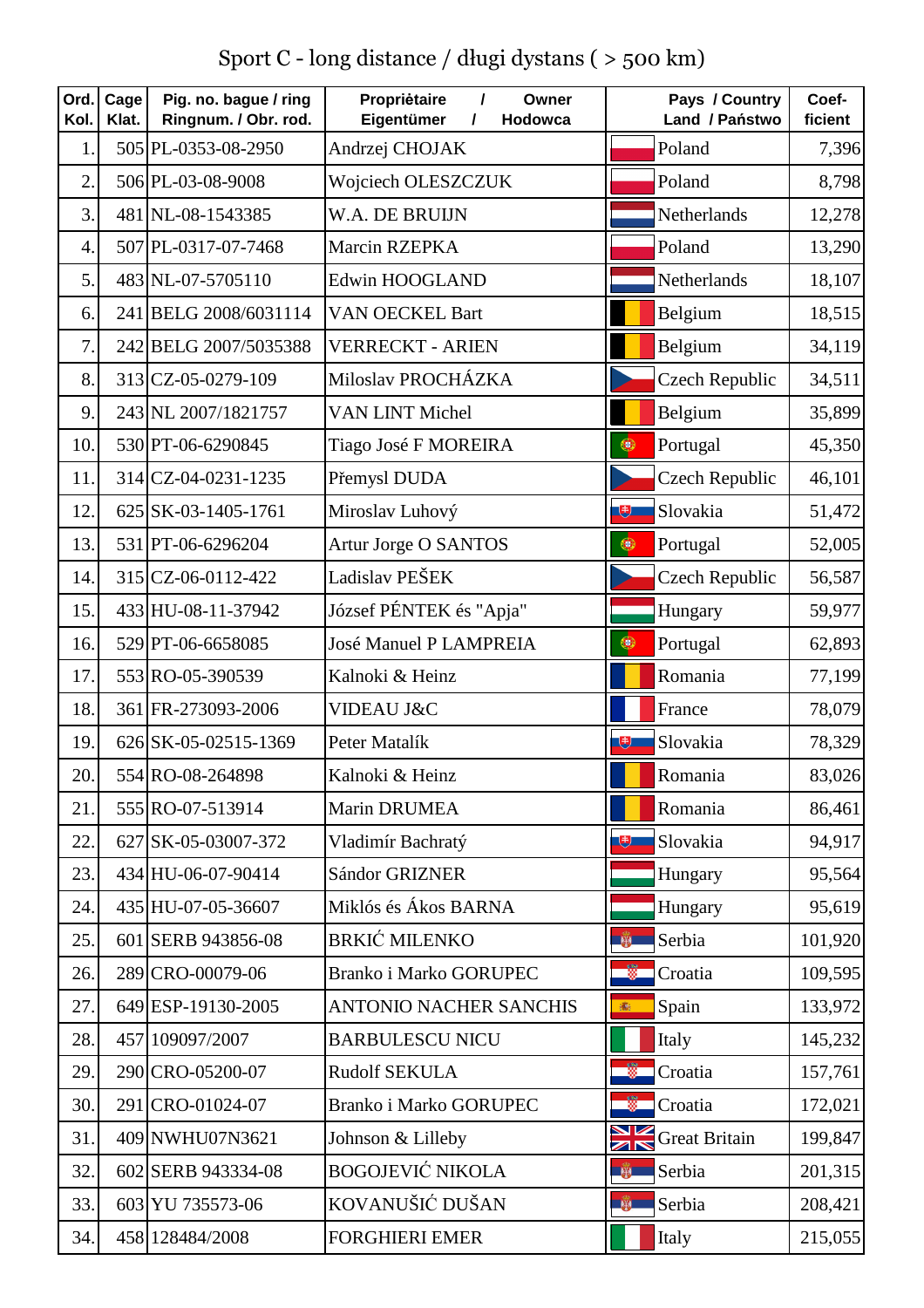| 35. | 577 RUS-50-04-10986  | Mikhail KUDIN               | Russia     | 230,590 |
|-----|----------------------|-----------------------------|------------|---------|
| 36. | 673 УКР 03-1-3021    | Evgen GRYNCHAK              | Ukraine    | 230,675 |
| 37. | 385 DV-04-06-639     | Familie Herbach             | Germany    | 233,529 |
| 38. | 386 DV-06622-08-30   | Werner u. Thomas Vogt       | Germany    | 246,965 |
| 39. | 459 48181/2006       | LODOVICI GIOVANNI           | Italy      | 247,968 |
| 40. | 362 FR-510456-2008   | <b>SIEMPRE REMI</b>         | France     | 342,220 |
| 41. | 578 RUS-50-07-00797  | Vladimir SAMODELOV          | Russia     | 352,225 |
| 42. | 674 УКР 05-17-1-5734 | Evgen ZHUK                  | Ukraine    | 353,897 |
| 43. | 387 DV-07274-07-710  | Hardy u. Bruno Krüger       | Germany    | 362,323 |
| 44. | 579 RUS-50-07-24296  | Mikhail KUDIN               | Russia     | 363,429 |
| 45. | 675 VKP 06-0322-5234 | <b>Volodimir MARTYN</b>     | Ukraine    | 366,799 |
| 46. | 265 BG 08 - 46144    | Dimcho Dimov                | Bulgaria   | 369,116 |
| 47. | 650 ESP-13025-2007   | <b>JOAQUIN COLOME NIUBO</b> | Spain<br>瀛 | 485,145 |
| 48. | 337 DK 100-07-0179   | <b>MICHAEL HARDER</b>       | Denmark    | 522,704 |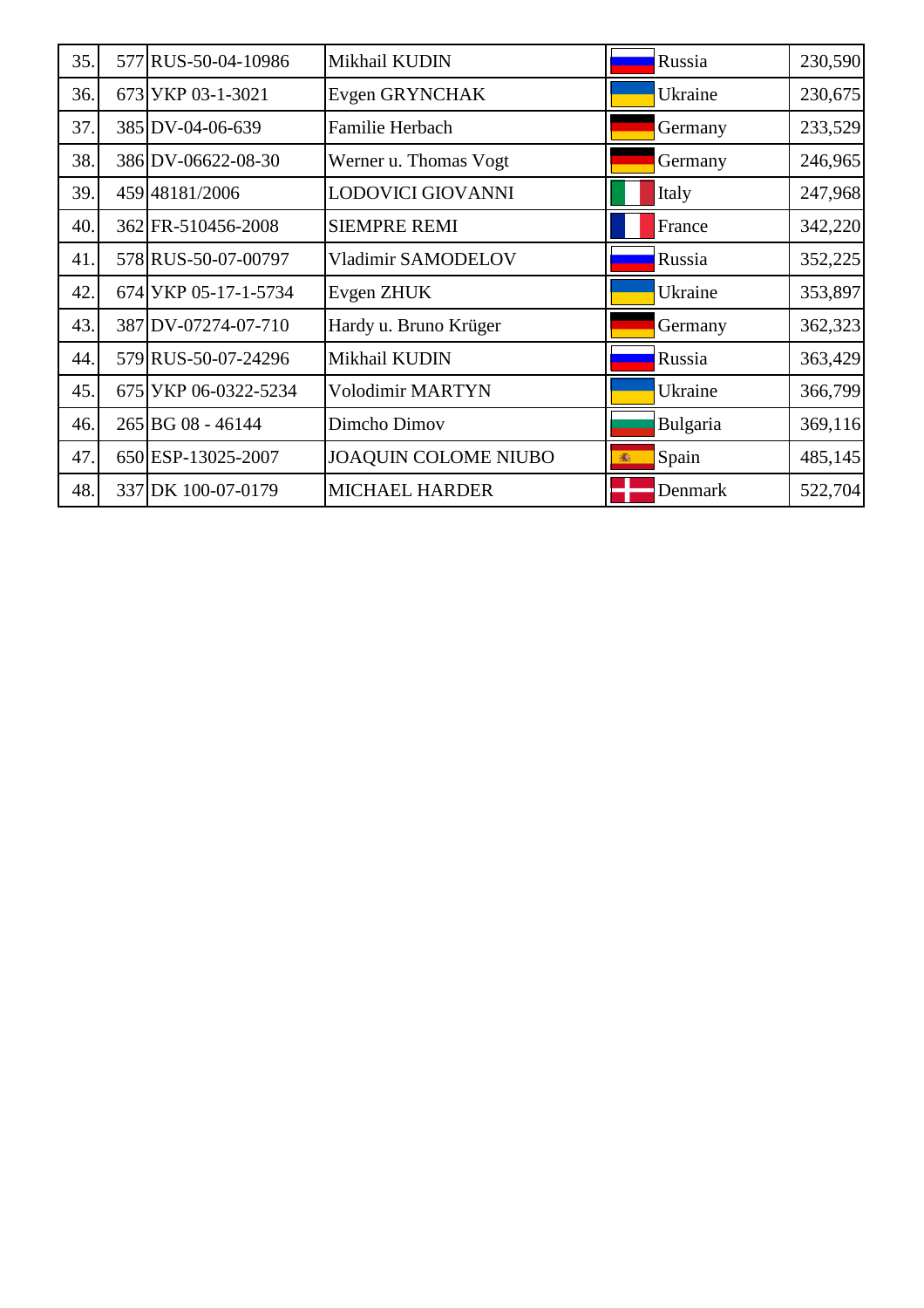Sport D - general category / ogólny

| Ord.<br>Kol.   | Cage<br>Klat. | Pig. no. bague / ring<br>Ringnum. / Obr. rod. | Propriétaire<br>$\prime$<br>Owner<br>Eigentümer<br>$\prime$<br>Hodowca | Pays / Country<br>Land / Państwo | Coef-<br>ficient |
|----------------|---------------|-----------------------------------------------|------------------------------------------------------------------------|----------------------------------|------------------|
| $\mathbf{1}$   |               | 508 PL-0353-06-10132                          | Andrzej CHOJAK                                                         | Poland                           | 9,921            |
| $\overline{2}$ |               | 388 DV-01769-08-162                           | Drapa u. Dr. Guo                                                       | Germany                          | 11,514           |
| 3.             |               | 389 DV-01769-08-56                            | Andreas u. Walter Drapa                                                | Germany                          | 16,578           |
| 4.             |               | 628 SK-07-0603-483                            | Pavol Bachár                                                           | 电<br>Slovakia                    | 22,083           |
| 5.             |               | 509 PL-0418-07-12592                          | Wiesław MŁOT                                                           | Poland                           | 23,677           |
| 6.             |               | 510 PL-0241-07-7330                           | Waldemar PISZCZAŁA                                                     | Poland                           | 24,696           |
| 7.             |               | 316 CZ-07-0234-1543                           | Lubomír KUBÁČEK                                                        | <b>Czech Republic</b>            | 25,372           |
| 8.             |               | 460 99201/2006                                | PICCININI-LUCCHI-SOL.                                                  | Italy                            | 31,324           |
| 9.             |               | 390 DV-05369-08-969                           | Eßer u. Gieseke                                                        | Germany                          | 33,608           |
| 10.            |               | 629 SK-07-0207-712                            | Ivan Švárny                                                            | 博<br>Slovakia                    | 35,176           |
| 11.            |               | 630 SK-05-0603-572                            | Pavol Bachár                                                           | Slovakia<br>电                    | 35,890           |
| 12.            |               | 317 CZ-06-0178-2704                           | Zdeněk JOCHMAN                                                         | <b>Czech Republic</b>            | 38,407           |
| 13.            |               | 604 SERB 961901-08                            | STANIVUKOVIĆ-VUKČEVIĆ                                                  | $\frac{1}{2}$<br>Serbia          | 47,543           |
| 14.            |               | 318 CZ-07-0234-1569                           | Lubomír KUBÁČEK                                                        | <b>Czech Republic</b>            | 52,358           |
| 15.            |               | 556 RO-07-245422                              | George VOCHIN                                                          | Romania                          | 55,949           |
| 16.            |               | 436 HU-07-D-161731                            | DIÓSI-DIÓSI                                                            | Hungary                          | 56,416           |
| 17.            |               | 532 PT-07-7106882                             | Carlos Alberto S BARBOSA                                               | Portugal<br>$\bullet$            | 56,949           |
| 18.            |               | 533 PT-07-7526908                             | Luis Manuel G BRITO                                                    | $\bullet$<br>Portugal            | 59,962           |
| 19.            |               | 557 RO-06-151077                              | <b>Marius PRIPON</b>                                                   | Romania                          | 63,342           |
| 20.            |               | 558 RO-08-025231                              | Daniel MARTA                                                           | Romania                          | 70,122           |
| 21.            |               | 461 20788/2006                                | <b>MAININI E BONINI</b>                                                | Italy                            | 73,084           |
| 22.            |               | 437 HU-07-13-97768                            | Imre TÓTH                                                              | Hungary                          | 75,166           |
| 23.            |               | 244 BELG 2009/6160115                         | <b>BAECK John &amp; Jan</b>                                            | Belgium                          | 78,103           |
| 24.            |               | 462 111012/2008                               | <b>CARBONI EROS</b>                                                    | Italy                            | 79,711           |
| 25.            |               | 652 ESP-247846-2007                           | ANDRES CINTAS GUZMAN                                                   | Spain<br>瓣                       | 79,830           |
| 26.            |               | 438 HU-07-26-95957                            | Gáspár RIGÓ                                                            | Hungary                          | 83,012           |
| 27.            |               | 245 BELG 2008/2058064                         | <b>DRAYE Patrick</b>                                                   | Belgium                          | 90,844           |
| 28.            |               | 246 BELG 2007/1003526                         | PHILIPPENS P. & P.                                                     | Belgium                          | 99,502           |
| 29.            |               | 412 GB07Z79840                                | Fenwick & Howard                                                       | <b>NV</b> Great Britain          | 132,191          |
| 30.            |               | 364 FR-273077-2006                            | VIDEAU J&C                                                             | France                           | 133,926          |
| 31.            |               | 605 SERB 960911-08                            | ASTALOŠ-KOČO                                                           | Serbia<br><b>AFA</b>             | 189,296          |
| 32.            |               | 292 CRO-05121-07                              | <b>Rudolf SEKULA</b>                                                   | Croatia                          | 190,195          |
| 33.            |               | 606 SERB 805885-07                            | ASTALOŠ-KOČO                                                           | Serbia<br>藥                      | 192,306          |
| 34.            |               | 293 CRO-04782-07                              | Stiasny-Prosenica                                                      | Croatia                          | 206,990          |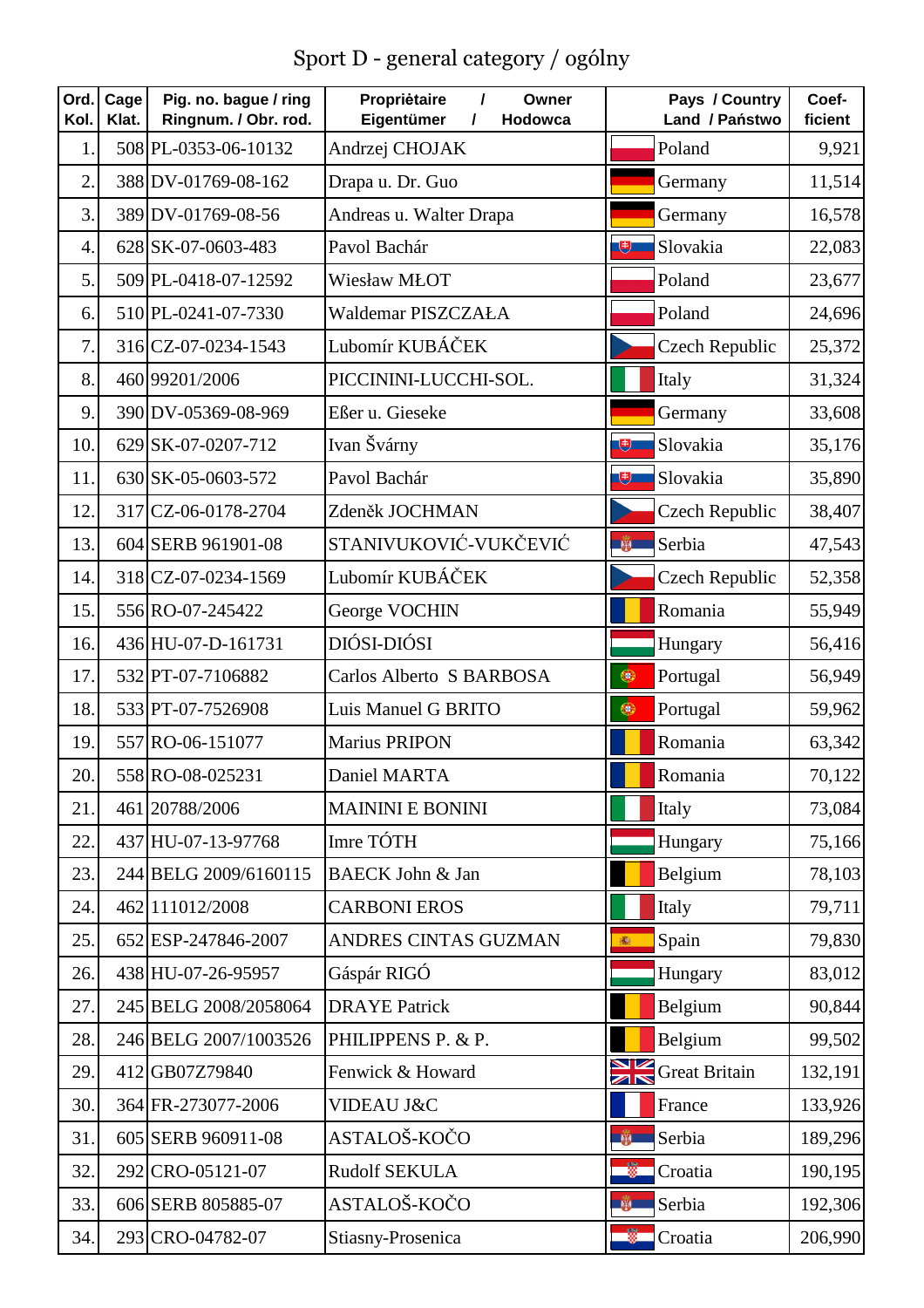| 35. | 294 CRO-04775-07      | Stiasny-Prosenica         | 龞<br>Croatia | 218,204 |
|-----|-----------------------|---------------------------|--------------|---------|
| 36. | 220 A-323-08-841      | Karl Frank                | Austria      | 219,064 |
| 37. | 340 DK 192-06-0225    | <b>BJARNE JENSEN</b>      | Denmark      | 279,325 |
| 38. | 268 BG 08 - 25931     | Ilian Draganov            | Bulgaria     | 288,881 |
| 39. | 580 RUS-50-08-21734   | Mikhail KUDIN             | Russia       | 323,718 |
| 40. | 582 RUS-50-08-21557   | Mikhail KUDIN             | Russia       | 374,771 |
| 41. | 269 BG 04 - 03206     | Nikolaj Kirilov           | Bulgaria     | 399,510 |
| 42. | 365 FR-305443-2008    | <b>KOCH ANDRE</b>         | France       | 408,463 |
| 43. | 366 FR-349799-2006    | <b>BETHENCOURT S</b>      | France       | 424,760 |
| 44. | 581 RUS-50-08-10048   | Alex&Tatiana SKUGAREVSKIE | Russia       | 429,759 |
| 45. | 676 UKR 07-0322-6358  | <b>Andriy GRYCIV</b>      | Ukraine      | 439,636 |
| 46. | 341 DK 030-06-0917    | <b>TEAM KNUDSEN</b>       | Denmark      | 443,578 |
| 47. | 677 UKR 07-0322-11922 | Volodimir DUMA            | Ukraine      | 477,741 |
| 48. | 678 UA 07-044-1073    | Volodimir KOSHIL'         | Ukraine      | 519,749 |
| 49. | 270 BG 07 - 03332     | Krasimir Filipov          | Bulgaria     | 522,946 |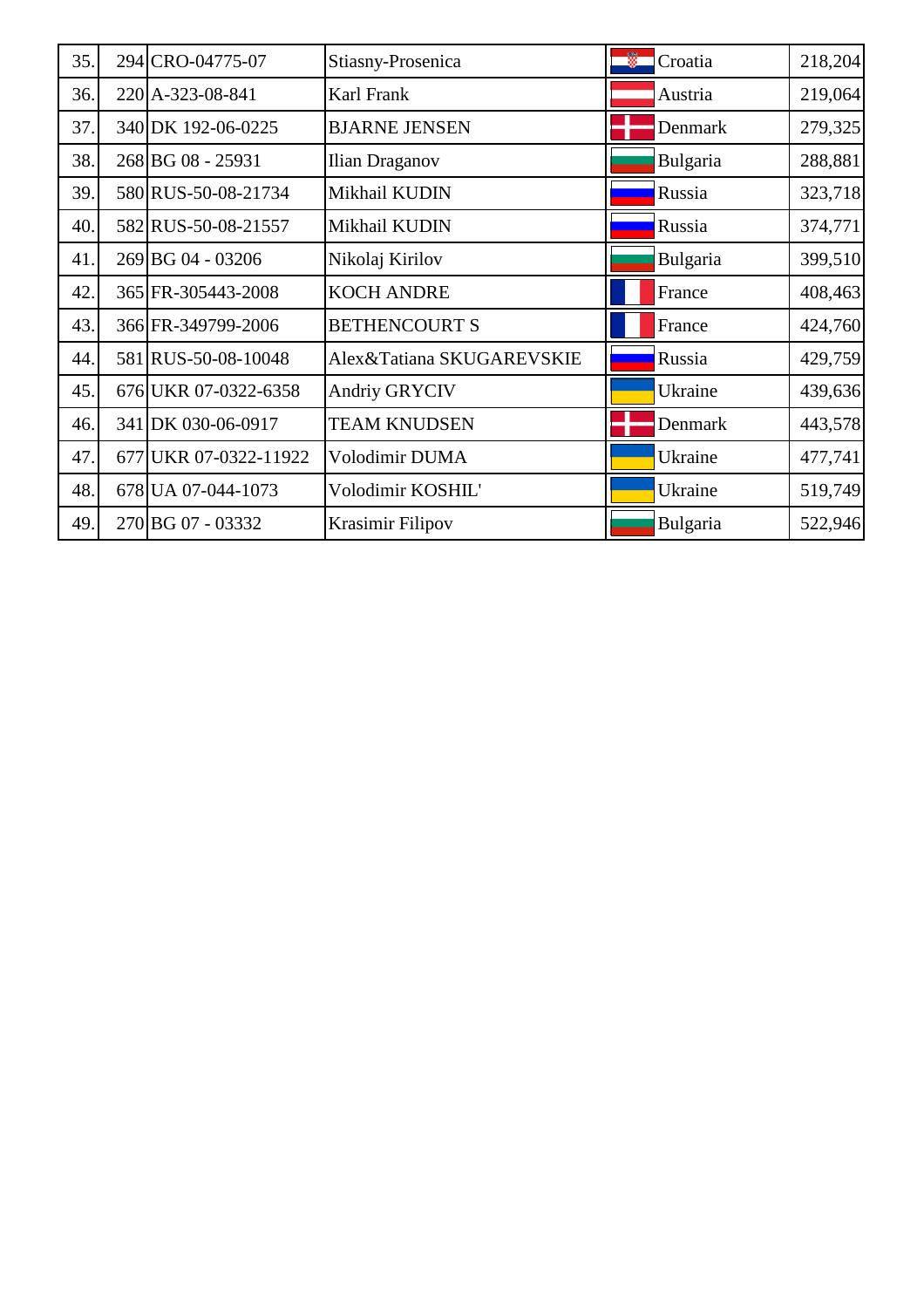Sport E - extra long distance / maraton ( > 700 km)

| Ord.<br>Kol.     | Cage<br>Klat. | Pig. no. bague / ring<br>Ringnum. / Obr. rod. | Propriėtaire<br>Owner<br>$\prime$<br>Eigentümer<br>Hodowca<br>I | Pays / Country<br>Land / Państwo | Coef-<br>ficient |
|------------------|---------------|-----------------------------------------------|-----------------------------------------------------------------|----------------------------------|------------------|
| 1.               |               | 488 NL-07-1430910                             | W. VAN DE HOEK                                                  | Netherlands                      | 5,279            |
| $\overline{2}$ . |               | 489 NL-06-1632188                             | Mark VAN DEN BERG                                               | Netherlands                      | 7,312            |
| 3.               |               | 511 PL-094-07-7968                            | Robert STOLARCZYK                                               | Poland                           | 7,647            |
| $\overline{4}$ . |               | 512 PL-0241-03-1394                           | Wiesław i Mariusz BYTNER                                        | Poland                           | 7,709            |
| 5.               |               | 513 PL-0199-06-161                            | <b>Krzysztof DOBAJ</b>                                          | Poland                           | 9,122            |
| 6.               |               | 559 RO-07-161070                              | Vasile DAN                                                      | Romania                          | 15,674           |
| 7.               |               | 439 HU-05-19-21882                            | Gábor TÓTH                                                      | Hungary                          | 16,073           |
| 8.               |               | 319 CZ-05-0254-486                            | Bří. UHERKOVI                                                   | <b>Czech Republic</b>            | 19,216           |
| 9.               |               | 560 RO-07-144003                              | Lucian SUCEVEANU                                                | Romania                          | 25,620           |
| 10.              |               | 631 SK-07-02514-49                            | Václav + Jozef Sčislák                                          | 电<br>Slovakia                    | 27,255           |
| 11.              |               | 561 RO-07-411005                              | Relu IURETI                                                     | Romania                          | 32,941           |
| 12.              |               | 320 CZ-07-0302-526                            | Václav ŠVEC                                                     | <b>Czech Republic</b>            | 32,948           |
| 13.              |               | 632 SK-07-01201-1227                          | $J + S$ Lahký                                                   | 博<br>Slovakia                    | 34,199           |
| 14.              |               | 247 BELG 2008/5008552                         | <b>ERKENS</b> Theo                                              | Belgium                          | 39,654           |
| 15.              |               | 463 15358/2007                                | <b>BIAGINI GUIDO</b>                                            | Italy                            | 41,443           |
| 16.              |               | 583 RUS-50-04-26423                           | Vladimir SAMODELOV                                              | Russia                           | 41,603           |
| 17.              |               | 321 CZ-05-0175-570                            | Václav URBÁNEK                                                  | <b>Czech Republic</b>            | 43,816           |
| 18.              |               | 248 BELG 2007/6155764                         | <b>LUYCKX Raf &amp; Lars</b>                                    | Belgium                          | 49,046           |
| 19.              |               | 440 HU-06-26-85427                            | István GÁSPÁR                                                   | Hungary                          | 52,185           |
| 20.              |               | 633 SK-04-0905-181                            | Alex. + Peter Kacián                                            | $\Box$ Slovakia                  | 54,187           |
| 21.              |               | 249 BELG 2007/5080082                         | <b>THONE Jos</b>                                                | Belgium                          | 63,259           |
| 22.              |               | 441 HU-07-17-81109                            | <b>János KEMENCZEI</b>                                          | Hungary                          | 69,964           |
| 23.              |               | 391 DV-06720-06-381                           | P. u. H. P. Brockamp                                            | Germany                          | 91,460           |
| 24.              |               | 392 DV-01232-07-853                           | Frank u. Anika Seidel                                           | Germany                          | 120,850          |
| 25.              |               | 393 DV-08421-05-1235                          | Rolf u. Josef Schlömer                                          | Germany                          | 122,791          |
| 26.              |               | 536 PT-04-4429282                             | Vitor Manuel B MARTELO                                          | Portugal<br>$\bigcirc$           | 187,156          |
| 27.              |               | 367 FR-433113-2005                            | <b>BARBIER</b> Jean-pierre                                      | France                           | 201,858          |
| 28.              |               | 537 PT-07-7038347                             | <b>GOMES &amp; RABITA</b>                                       | Portugal<br>$\bigcirc$           | 205,725          |
| 29.              |               | 584 RUS-50-04-40440                           | Mikhail KUDIN                                                   | Russia                           | 206,127          |
| 30.              |               | 415 WHU05N02117                               | Fishlock Bros & Son                                             | <b>SIM</b> Great Britain         | 207,007          |
| 31.              |               | 585 RUS-50-06-01422                           | Sergey STOLYAROV                                                | Russia                           | 217,511          |
| 32.              |               | 535 PT-05-5407598                             | José Henriques C SANTOS                                         | $\bullet$<br>Portugal            | 218,679          |
| 33.              |               | 368 FR-395023-2007                            | <b>CONDETTE GILLES</b>                                          | France                           | 222,897          |
| 34.              |               | 295 CRO-18921-07                              | Ante GALE                                                       | ₩<br>Croatia                     | 259,669          |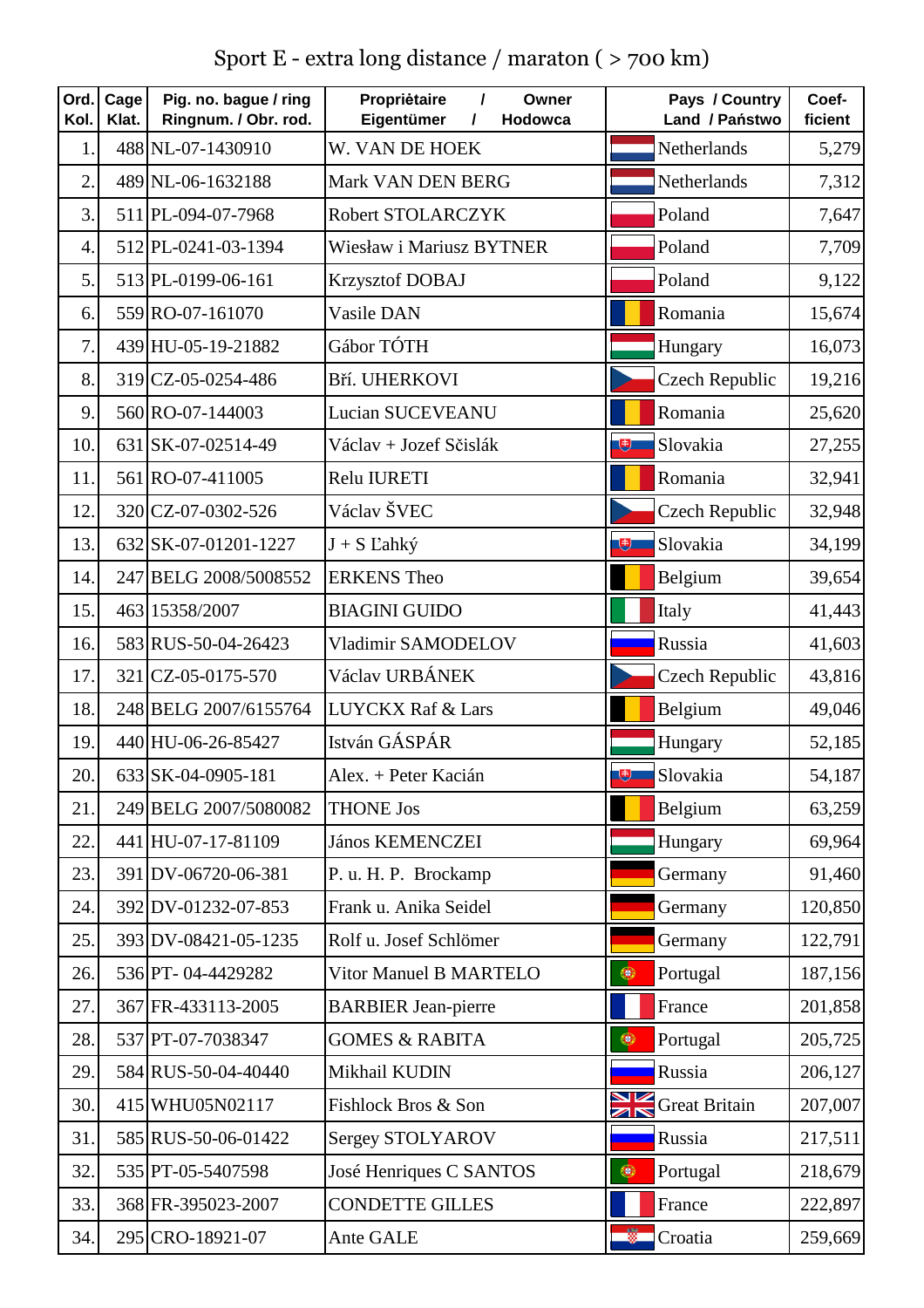| 35. | 464 139069/2007    | <b>BRUGNOLI FRANCO</b> | Italy   | 313,359 |
|-----|--------------------|------------------------|---------|---------|
| 36. | 369 FR-457633-2005 | <b>BONNIN RENE</b>     | France  | 339,747 |
| 37. | 465 94984/2006     | <b>CRISTONI MARIO</b>  | Italy   | 433,159 |
| 38  | 679 УКР 05-1-53824 | Oleg ZALUTSKYI         | Ukraine | 461,577 |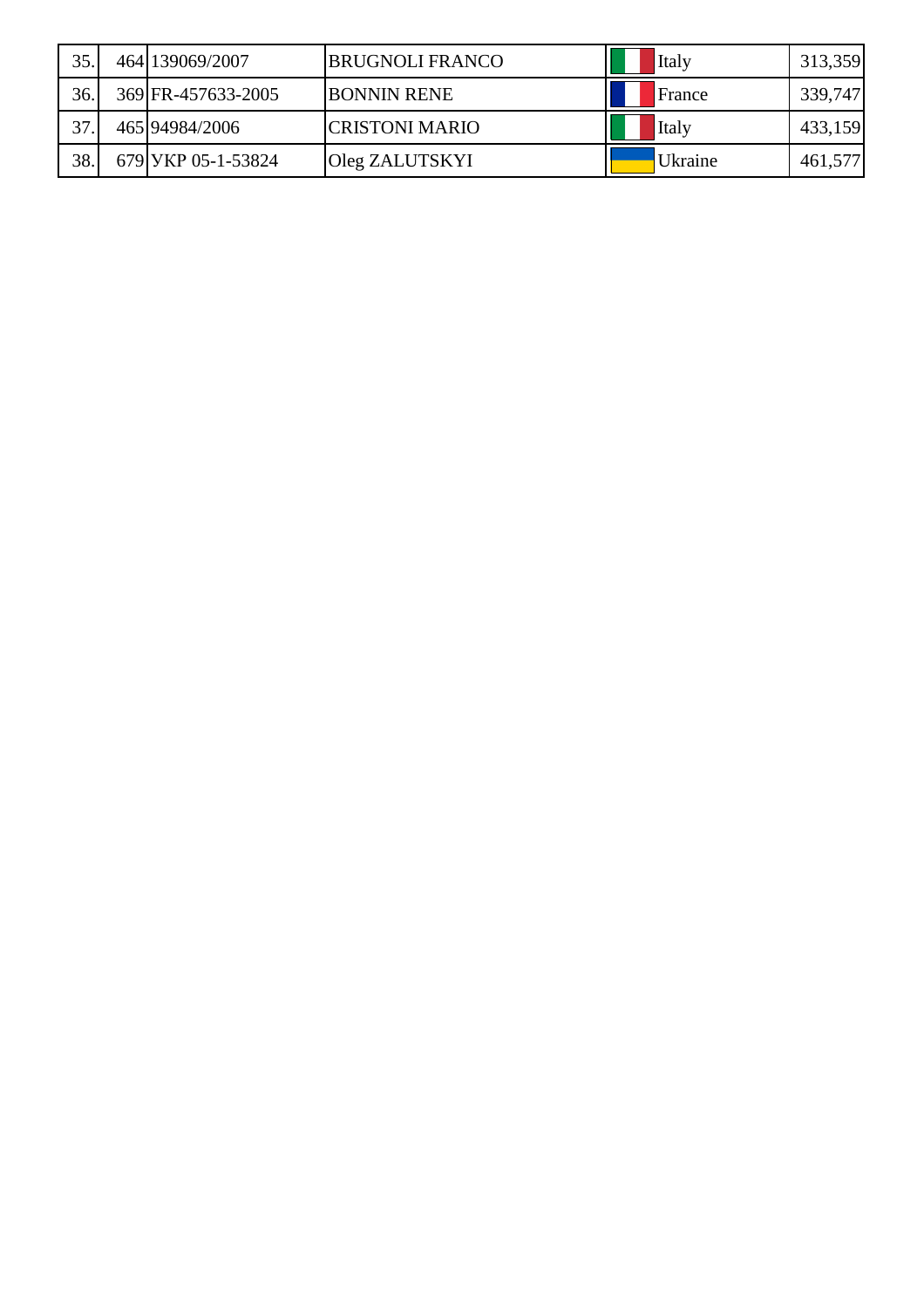Sport F - youngster pigeons / gołębie młode ( > 100 km)

| Ord.<br>Kol.     | Cage<br>Klat. | Pig. no. bague / ring<br>Ringnum. / Obr. rod. | Propriétaire<br>I<br>Owner<br>Eigentümer<br>Hodowca<br>I | Pays / Country<br>Land / Państwo | Coef-<br>ficient |
|------------------|---------------|-----------------------------------------------|----------------------------------------------------------|----------------------------------|------------------|
| 1.               |               | 514 BELG-10-3101880                           | KOSTORZ-ŻÓŁKIEWICZ                                       | Poland                           | 1,023            |
| $\overline{2}$   |               | 418 GB10Z19444                                | Jones & Thomas                                           | <b>NV</b> Great Britain          | 1,252            |
| 3.               |               | 491 NL-10-1289033                             | H. SCHEFFEL                                              | Netherlands                      | 1,832            |
| $\overline{4}$ . |               | 515 PL-0302-10-809                            | MILCZAREK-SŁOMCZYŃSKI                                    | Poland                           | 1,834            |
| 5.               |               | 516 PL-0183-10-3006                           | Ignacy SAWINA                                            | Poland                           | 1,874            |
| 6.               |               | 250 BELG 2010/5120228                         | VAN HERTEM-SCHUURMANS                                    | Belgium                          | 1,902            |
| 7.               |               | 442 HU-10-M-122650                            | Zoltán ÁRKOSI                                            | Hungary                          | 1,984            |
| 8.               |               | 492 NL-10-1688185                             | W.A. DE BRUIJN                                           | Netherlands                      | 2,163            |
| 9.               |               | 562 RO-10-0104530                             | Georgescu & Milotin                                      | Romania                          | 2,208            |
| 10.              |               | 419 WHU10T02379                               | A Buttigieg Jnr & Sons                                   | <b>SIM</b> Great Britain         | 2,318            |
| 11.              |               | 443 HU-10-09-04573                            | János POLGÁR                                             | Hungary                          | 2,544            |
| 12.              |               | 251 BELG 2010/6146101                         | <b>HEREMANS Leo</b>                                      | Belgium                          | 2,571            |
| 13.              |               | 252 BELG 2010/6028035                         | <b>MENTEN Henri</b>                                      | Belgium                          | 2,596            |
| 14.              |               | 322 CZ-10-0212-212                            | Jiří ULIČNÝ                                              | <b>Czech Republic</b>            | 2,797            |
| 15.              |               | 394 DV-03574-10-659                           | Heinrich, Stefan u Frank Hils                            | Germany                          | 2,822            |
| 16.              |               | 395 DV-01812-10-555                           | Hermann de Graaf                                         | Germany                          | 2,851            |
| 17.              |               | 396 DV-08472-10-7                             | Martin u. Jan-Niklas Stille                              | Germany                          | 2,874            |
| 18.              |               | 563 RO-10-0656109                             | Cure & Dostetean                                         | Romania                          | 2,898            |
| 19.              |               | 564 RO-10-0375045                             | Daniel MARTA                                             | Romania                          | 3,491            |
| 20.              |               | 444 HU-10-D-260097                            | Gyula ERDÉLYI                                            | Hungary                          | 3,839            |
| 21.              |               | 634 SK-10-02210-755                           | Ľubomír Dravecký                                         | 电<br>Slovakia                    | 5,814            |
| 22.              |               | 635 SK-10-01001-1087                          | Ľudovít Holec                                            | 电<br>Slovakia                    | 5,971            |
| 23.              |               | 466 136026/2010                               | <b>CARBONI EROS</b>                                      | Italy                            | 6,000            |
| 24.              |               | 323 CZ-10-0202-1679                           | Ladislav ŠKOVRAN                                         | <b>Czech Republic</b>            | 6,561            |
| 25.              |               | 324 CZ-10-0202-1630                           | Stanislav ŠKOVRAN                                        | Czech Republic                   | 6,566            |
| 26.              |               | 467 136148/2010                               | <b>CARBONI EROS</b>                                      | Italy                            | 6,843            |
| 27.              |               | 636 SK-10-03301-1433                          | Peter Okrucký                                            | Slovakia<br>飞                    | 8,348            |
| 28.              |               | 468 1034/2010                                 | <b>VIANI E PEDRONI</b>                                   | Italy                            | 8,546            |
| 29.              |               | 610 SERB 132110-10                            | ĆUZOVIĆ ŽARKO                                            | $\frac{1}{2}$<br>Serbia          | 10,272           |
| 30.              |               | 226 A-323-10-421                              | Karl Frank                                               | Austria                          | 11,069           |
| 31.              |               | 228 A-332-10-489                              | Hermann Stangl                                           | Austria                          | 12,058           |
| 32.              |               | 227 A-332-10-405                              | Hermann Stangl                                           | Austria                          | 13,494           |
| 33.              | 611           | SERB 120003-10                                | SAVIĆ MILOJKO                                            | Serbia                           | 16,649           |
| 34.              |               | 612 SERB 106337-10                            | GAJIĆ DRAGAN                                             | Serbia<br>尊                      | 16,656           |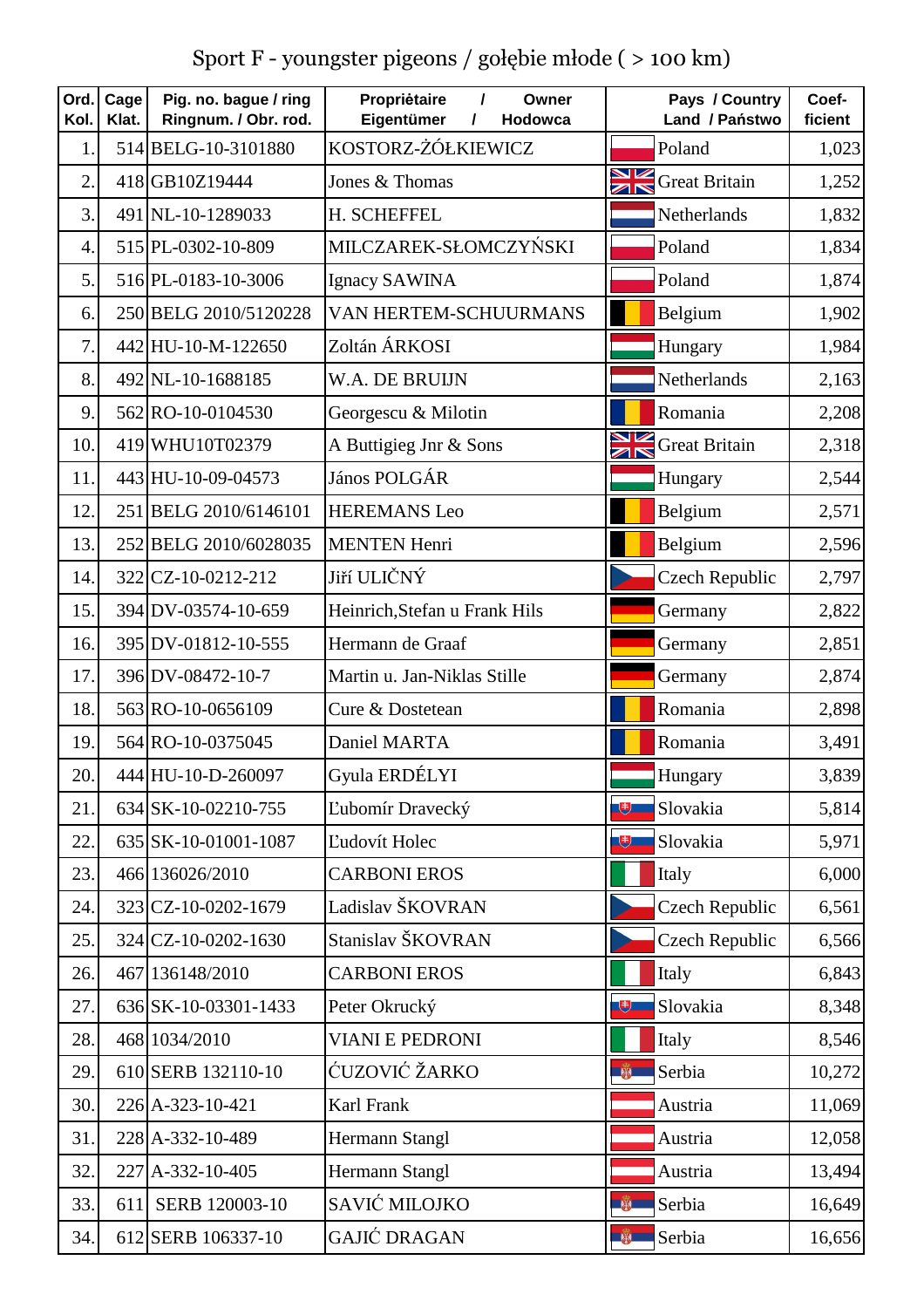| 35. | 274 BG 10 - 44232  | Kiril Raponski           | Bulgaria               | 23,997  |
|-----|--------------------|--------------------------|------------------------|---------|
| 36. | 275 BG 10 - 44204  | Kiril Raponski           | Bulgaria               | 25,342  |
| 37. | 298 CRO-08864-10   | Pavao LUKAČIĆ            | Ø.<br>Croatia          | 25,447  |
| 38. | 276 BG 10 - 44266  | Kiril Raponski           | Bulgaria               | 37,272  |
| 39. | 682 UKR 10-1901338 | Volodimir KOSHIL'        | Ukraine                | 37,820  |
| 40. | 683 UKR 10-1901355 | Volodimir KOSHIL'        | Ukraine                | 42,652  |
| 41. | 684 UKR 10-1901316 | Volodimir KOSHIL'        | Ukraine                | 45,673  |
| 42. | 299 CRO-06913-10   | Zdravko KALAMIZA         | ã<br>Croatia           | 75,816  |
| 43. | 300 CRO-12029-10   | Ivica PLETIKOSIĆ         | Ŵ.<br>Croatia          | 86,499  |
| 44. | 658 ESP-11459-2010 | AGUSTIN ROMERO ALVAREZ   | Spain<br>瀛             | 114,991 |
| 45. | 659 ESP-12596-2010 | DAVID SERRANO ACUÑA      | Spain<br>靏             | 120,008 |
| 46. | 538 PT-10-142045   | R. SANTOS & M. CALDAS    | Portugal<br>$\bigcirc$ | 133,479 |
| 47. | 539 PT-10-149209   | Domingos Martins M SILVA | Portugal<br>U,         | 156,512 |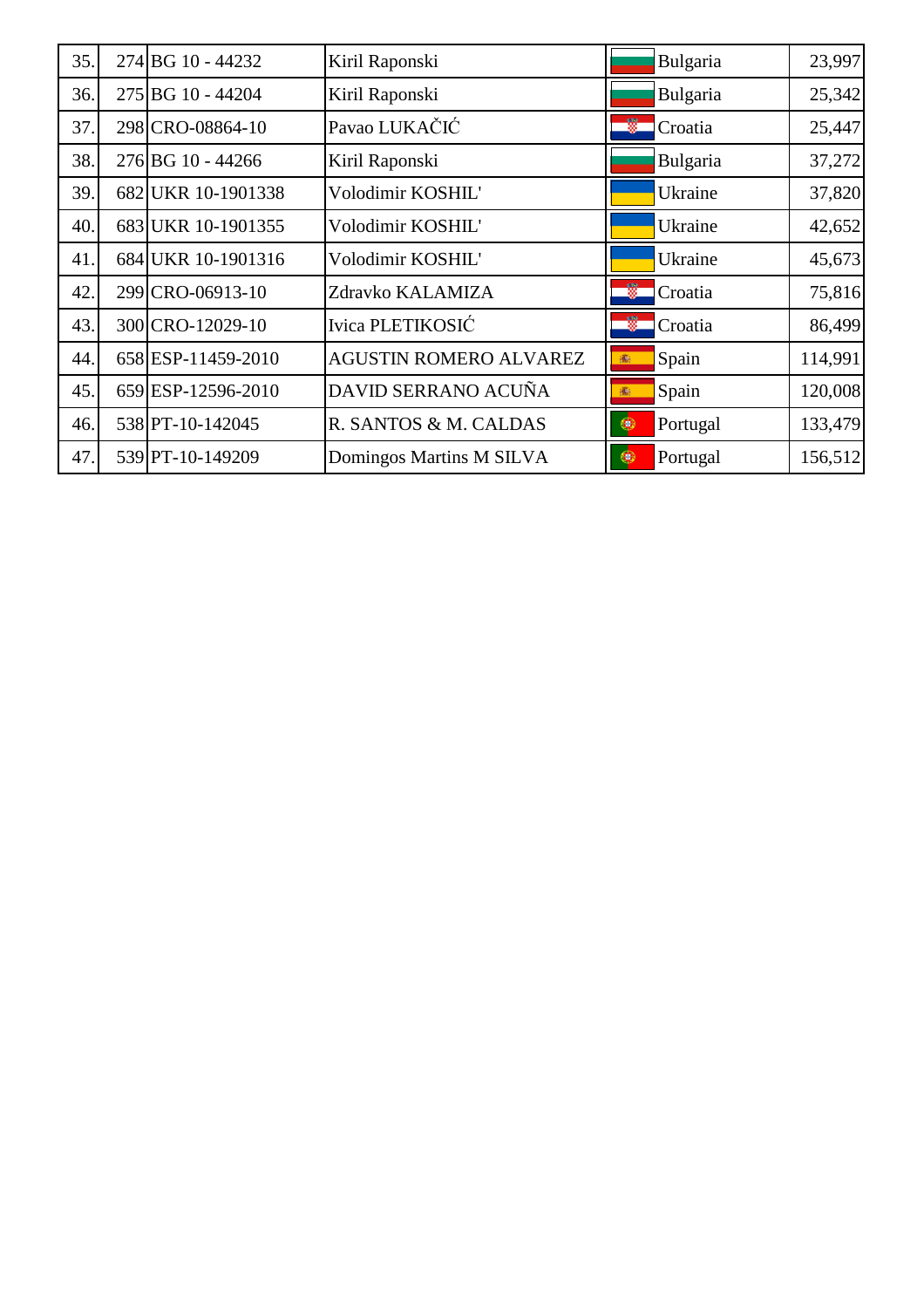Sport G - yearling pigeons / gołębie roczne ( > 100 km)

| Ord.<br>Kol.   | Cage<br>Klat. | Pig. no. bague / ring<br>Ringnum. / Obr. rod. | Propriétaire<br>Owner<br>$\prime$<br>Eigentümer<br>Hodowca<br>$\prime$ | Pays / Country<br>Land / Państwo | Coef-<br>ficient |
|----------------|---------------|-----------------------------------------------|------------------------------------------------------------------------|----------------------------------|------------------|
| 1.             |               | 397 DV-07107-09-147                           | Dirk de Beer                                                           | Germany                          | 3,004            |
| $\overline{2}$ |               | 493 NL-09-1201894                             | C. - M. EVERLING                                                       | Netherlands                      | 3,320            |
| 3.             |               | 517 PL-0275-09-3707                           | Waldemar PISZCZAŁA                                                     | Poland                           | 4,409            |
| $\overline{4}$ |               | 423 GB09N04319                                | Wolfenden & O'Neill                                                    | <b>SIM</b> Great Britain         | 5,798            |
| 5.             |               | 421 GB09V24019                                | Tennant & Co                                                           | <b>SIM</b> Great Britain         | 5,831            |
| 6.             |               | 518 PL-0275-09-3731                           | Waldemar PISZCZAŁA                                                     | Poland                           | 6,111            |
| 7.             |               | 325 CZ-09-0128-794                            | Pavel RODR                                                             | <b>Czech Republic</b>            | 6,475            |
| 8.             |               | 494 NL-09-1033351                             | <b>Bert BRASPENNING</b>                                                | Netherlands                      | 6,594            |
| 9.             |               | 495 NL-09-1580693                             | <b>Geert MUNNIK</b>                                                    | Netherlands                      | 6,657            |
| 10.            |               | 519 PL-0166-09-267                            | Marcin BOCHYNEK                                                        | Poland                           | 7,459            |
| 11.            |               | 398 DV-04962-09-735                           | Lars u. Bernd Meinecke                                                 | Germany                          | 7,653            |
| 12.            |               | 399 DV-0710-09-522                            | Franz-Wilhelm Gonschior                                                | Germany                          | 8,275            |
| 13.            |               | 422 NWHU09C9080                               | Alan Wicker                                                            | <b>SIM</b> Great Britain         | 8,611            |
| 14.            |               | 469 52238/2009                                | BALBONI-ROVATTI-BENASSI                                                | Italy                            | 9,648            |
| 15.            |               | 637 SK-09-01008-429                           | Ing.Štefan Vajda                                                       | 飞<br>Slovakia                    | 9,803            |
| 16.            |               | 565 RO-09-189889                              | Dragos SOARE                                                           | Romania                          | 9,843            |
| 17.            |               | 254 BELG 2009/6323201                         | <b>HERMANS Rik</b>                                                     | Belgium                          | 11,253           |
| 18.            |               | 566 RO-09-171174                              | <b>Cristinel MOISE</b>                                                 | Romania                          | 11,258           |
| 19.            |               | 661 ESP-123523-2009                           | ANDRES CINTAS GUZMAN                                                   | Spain<br>癌                       | 13,021           |
| 20.            |               | 445 HU-09-01-27929                            | Sándor Kiss gy.                                                        | Hungary                          | 13,423           |
| 21.            |               | 255 BELG 2009/1026348                         | <b>DELHEZ Didier</b>                                                   | Belgium                          | 13,544           |
| 22.            |               | 567 RO-09-017114                              | Florin DIRLE & Ildiko                                                  | Romania                          | 14,954           |
| 23.            |               | 253 BELG 2009/6121296                         | <b>STICKERS - DONCKERS</b>                                             | Belgium                          | 16,435           |
| 24.            |               | 326 CZ-09-01-1208                             | Václav PEXA                                                            | <b>Czech Republic</b>            | 16,605           |
| 25.            |               | 638 SK-09-0207-908                            | Ivan Švárny                                                            | Slovakia<br>电                    | 16,792           |
| 26.            |               | 470 162297/2009                               | <b>LUPPI GIORGIO</b>                                                   | Italy                            | 17,106           |
| 27.            |               | 327 CZ-09-0178-5444                           | Zdeněk JOCHMAN                                                         | <b>Czech Republic</b>            | 18,380           |
| 28.            |               | 471 57466/2009                                | <b>SILVESTRI E VILLANI</b>                                             | Italy                            | 18,998           |
| 29.            |               | 639 SK-09-01408-716                           | Jaroslav Ondro                                                         | Slovakia<br>电                    | 19,115           |
| 30.            |               | 446 HU-09-02-80006                            | Zsolt PINTÉR                                                           | Hungary                          | 19,959           |
| 31.            |               | 447 HU-09-17-15009                            | László MIHALECZKÓ                                                      | Hungary                          | 22,163           |
| 32.            |               | 662 ESP-123529-2009                           | ANDRES CINTAS GUZMAN                                                   | Spain<br>瓣                       | 23,854           |
| 33.            |               | 542 PT-09-9533050                             | <b>José Manuel P LAMPREIA</b>                                          | $\bullet$<br>Portugal            | 26,733           |
| 34.            |               | 229 A-323-09-1002                             | Karl Frank                                                             | Austria                          | 28,197           |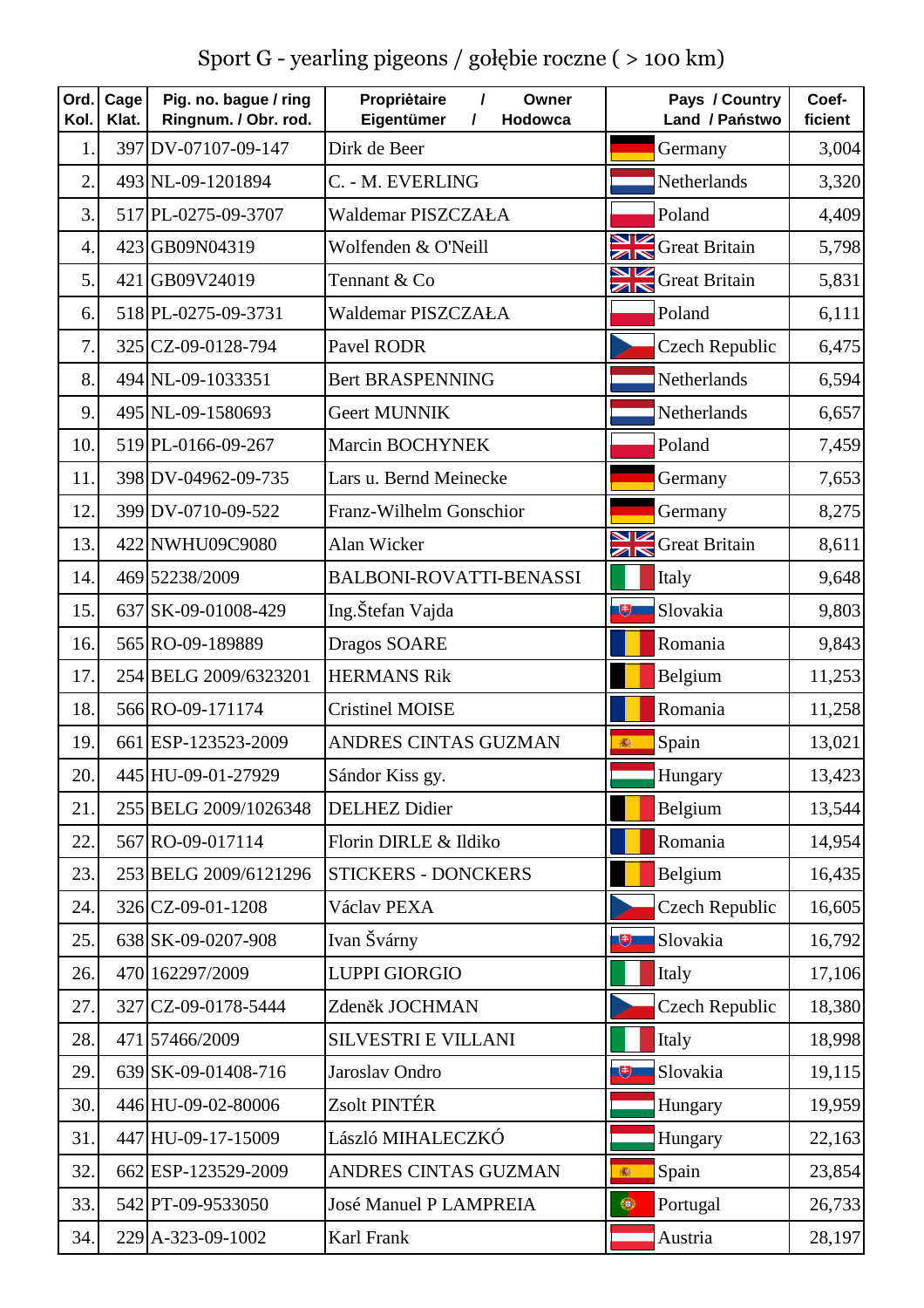| 35. | 301 CRO-37738-09     | Dalibor VUKOVIĆ               | S.<br>Croatia           | 29,026  |
|-----|----------------------|-------------------------------|-------------------------|---------|
| 36. | 543 PT-09-9012435    | ASAS do SORRAIA               | Portugal<br>$\bullet$   | 29,798  |
| 37. | 279 BG 09 - 50228    | <b>Rosen Rusinov</b>          | Bulgaria                | 31,954  |
| 38. | 302 CRO-31917-09     | ALEN I GORAN GRAFINA          | Ø.<br>Croatia           | 32,367  |
| 39. | 541 PT-09-9533061    | <b>José Manuel P LAMPREIA</b> | Portugal<br>$\bullet$   | 35,076  |
| 40. | 303 CRO-08052-09     | Branko i Marko GORUPEC        | 鹭<br>Croatia            | 37,014  |
| 41. | 613 SERB 013545-09   | LALIĆ BONAVENTURA             | <b>Hall</b><br>Serbia   | 37,023  |
| 42. | 230 A-323-09-398     | Karl Frank                    | Austria                 | 45,381  |
| 43. | 231 A-308-09-220     | Ferenc Butyka                 | Austria                 | 51,359  |
| 44. | 685 UKR 09-044-01324 | Volodimir KOSHIL'             | Ukraine                 | 52,392  |
| 45. | 614 SERB 014618-09   | ĆUSO GEZA                     | Serbia<br><b>AND IN</b> | 56,327  |
| 46. | 686 UKR 09-044-01480 | <b>Irina SVERDEL</b>          | Ukraine                 | 60,673  |
| 47. | 615 SERB 086733-09   | ĆUSO GEZA                     | Serbia<br>单             | 60,889  |
| 48. | 277 BG 09 - 50809    | Ilian Draganov                | Bulgaria                | 67,734  |
| 49. | 589 RUS-50-09-80543  | Mikhail KUDIN                 | Russia                  | 78,334  |
| 50. | 687 UKR 09-044-01444 | <b>Ruslan SVERDEL</b>         | Ukraine                 | 82,208  |
| 51. | 278 BG 09 - 50321    | <b>Aleksandar Aleksandrov</b> | Bulgaria                | 85,110  |
| 52. | 590 RUS-50-09-109938 | Alex&Tatiana SKUGAREVSKIE     | Russia                  | 99,820  |
| 53. | 591 RUS-50-09-80596  | Mikhail KUDIN                 | Russia                  | 120,004 |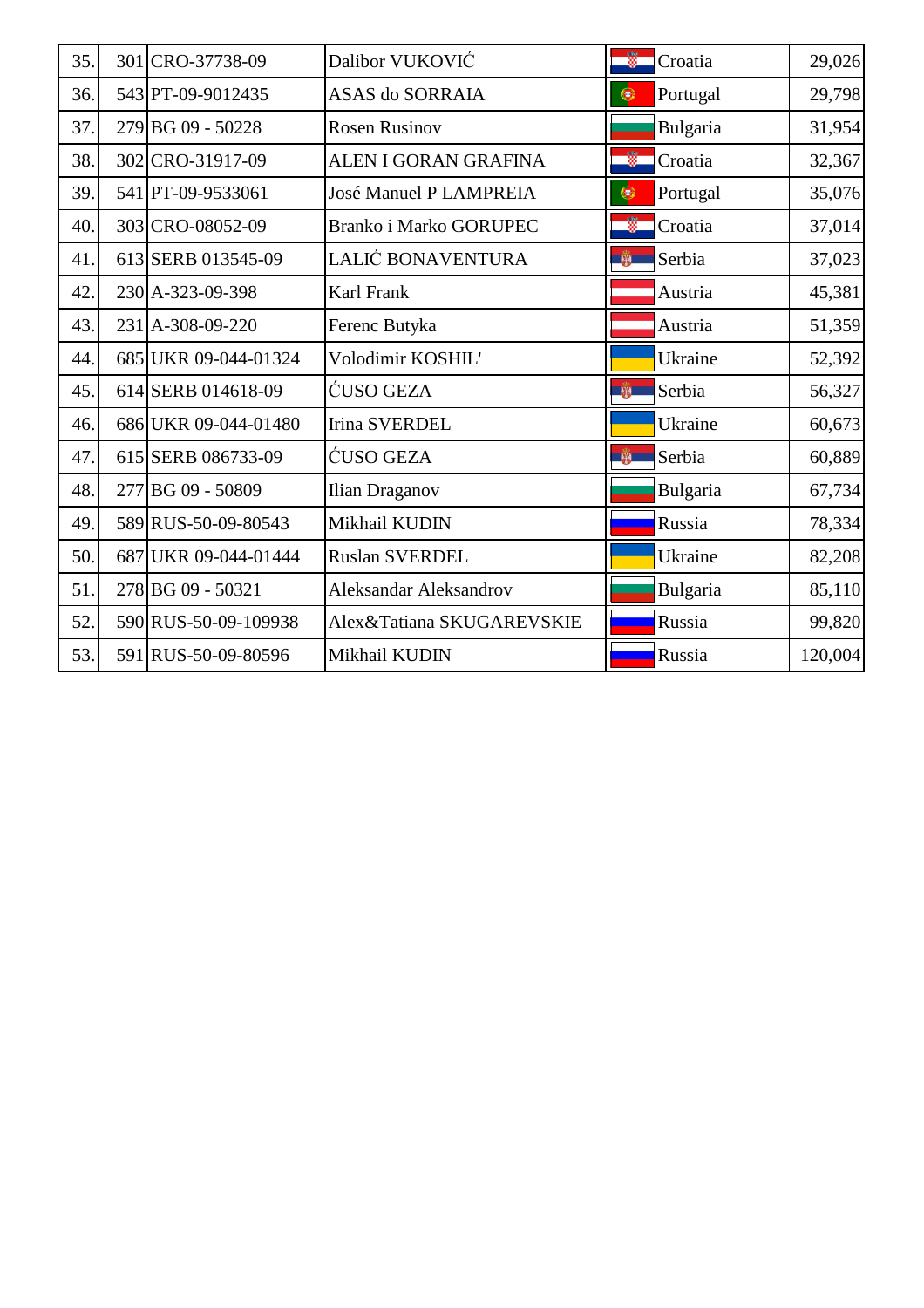Sport H - grown up pigeons / gołębie dorosłe ( > 300 km)

| Ord.<br>Kol.     | Cage<br>Klat. | Pig. no. bague / ring<br>Ringnum. / Obr. rod. | Propriėtaire<br>Owner<br>$\prime$<br>Eigentümer<br>$\prime$<br>Hodowca | Pays / Country<br>Land / Państwo | Coef-<br>ficient |
|------------------|---------------|-----------------------------------------------|------------------------------------------------------------------------|----------------------------------|------------------|
| $\mathbf{1}$     |               | 520 PL-0254-08-1767                           | Werner KOZUBEK                                                         | Poland                           | 2,341            |
| $\overline{2}$ . |               | 521 PL-0229-08-1037                           | <b>Ryszard PAWŁOWSKI</b>                                               | Poland                           | 4,299            |
| 3.               |               | 522 PL-0403-08-5367                           | Andrzej GORZAŁCZANY                                                    | Poland                           | 6,225            |
| $\overline{4}$ . |               | 400 DV-07274-08-879                           | Hardy u. Bruno Krüger                                                  | Germany                          | 7,033            |
| 5.               |               | 401 DV-02576-06-463                           | Johann Müller                                                          | Germany                          | 9,373            |
| 6.               |               | 402 DV-08658-08-95                            | Andre u. Andre Räckers                                                 | Germany                          | 14,345           |
| 7 <sub>1</sub>   |               | 640 SK-07-01502-717                           | Štefan Šutý                                                            | Slovakia<br>飞                    | 14,545           |
| 8.               |               | 328 CZ-08-0169-158                            | František SLOVÁČEK                                                     | Czech Republic                   | 15,159           |
| 9                |               | 329 CZ-08-0176-8452                           | Antonín KONEČNÝ                                                        | <b>Czech Republic</b>            | 15,626           |
| 10.              |               | 330 CZ-07-0112-970                            | Ladislav PEŠEK                                                         | <b>Czech Republic</b>            | 18,553           |
| 11               |               | 256 BELG 2008/4091331                         | <b>VERMASSEN David</b>                                                 | Belgium                          | 19,289           |
| 12.              |               | 257 BELG 2007/5035312                         | <b>VERRECKT - ARIEN</b>                                                | Belgium                          | 20,881           |
| 13.              |               | 448 HU-08-11-38217                            | István ELEKES                                                          | Hungary                          | 20,917           |
| 14.              |               | 641 SK-08-0603-75                             | Ivan Brnčal                                                            | Slovakia<br>飞                    | 21,789           |
| 15.              |               | 642 SK-08-0603-248                            | Pavol Bachár                                                           | 电<br>Slovakia                    | 22,206           |
| 16.              |               | 258 BELG 2008/6030322                         | VAN MECHELEN Luc                                                       | Belgium                          | 25,777           |
| 17.              |               | 232 A-323-08-817                              | Karl Frank                                                             | Austria                          | 29,428           |
| 18.              |               | 544 PT-07-7144573                             | Manuel Carlos C PINTO                                                  | Portugal<br>$\bigcirc$           | 35,238           |
| 19.              |               | 449 HU-08-D-177342                            | "GROSSPAUL Dúc"                                                        | Hungary                          | 36,814           |
| 20.              |               | 450 HU-07-13-97748                            | Imre TÓTH                                                              | Hungary                          | 38,410           |
| 21.              |               | 568 RO-07-000496                              | Chicheanu & Rusu                                                       | Romania                          | 38,480           |
| 22.              |               | 569 RO-08-570247                              | Chicheanu & Rusu                                                       | Romania                          | 41,525           |
| 23.              |               | 472 124553/2008                               | <b>SILVESTRI E VILLANI</b>                                             | Italy                            | 42,311           |
| 24.              |               | 570 RO-08-570192                              | Chicheanu & Rusu                                                       | Romania                          | 44,157           |
| 25.              |               | 496 NL-06-1762338                             | <b>BEUTE</b> - son                                                     | Netherlands                      | 52,062           |
| 26.              |               | 546 PT-08-8199435                             | <b>Vitor Manuel F RIBEIRO</b>                                          | $\bullet$<br>Portugal            | 67,740           |
| 27.              |               | 473 11093/2008                                | <b>CARBONI EROS</b>                                                    | Italy                            | 69,271           |
| 28.              |               | 616 SERB 018513-09                            | SAVIĆ JOVAN                                                            | Serbia<br><b>Light</b>           | 72,217           |
| 29.              |               | 617 SERB 958017-09                            | ĆUSO GEZA                                                              | Serbia<br>单                      | 72,357           |
| 30.              |               | 474 165244/2008                               | <b>BINDO EMANUELE</b>                                                  | Italy                            | 92,968           |
| 31.              |               | 665 ESP-113498-2009                           | <b>AGUSTIN ROMERO ALVAREZ</b>                                          | Spain<br>瓣                       | 93,271           |
| 32.              |               | 618 SERB 075958-09                            | ĆUSO GEZA                                                              | $\frac{1}{2}$<br>Serbia          | 94,218           |
| 33.              |               | 545 PT-07-7605596                             | JOÃO MIMOSO & FILHO                                                    | $\bigcirc$<br>Portugal           | 96,363           |
| 34.              |               | 497 NL-08-2027748                             | <b>BEUTE</b> - son                                                     | Netherlands                      | 100,688          |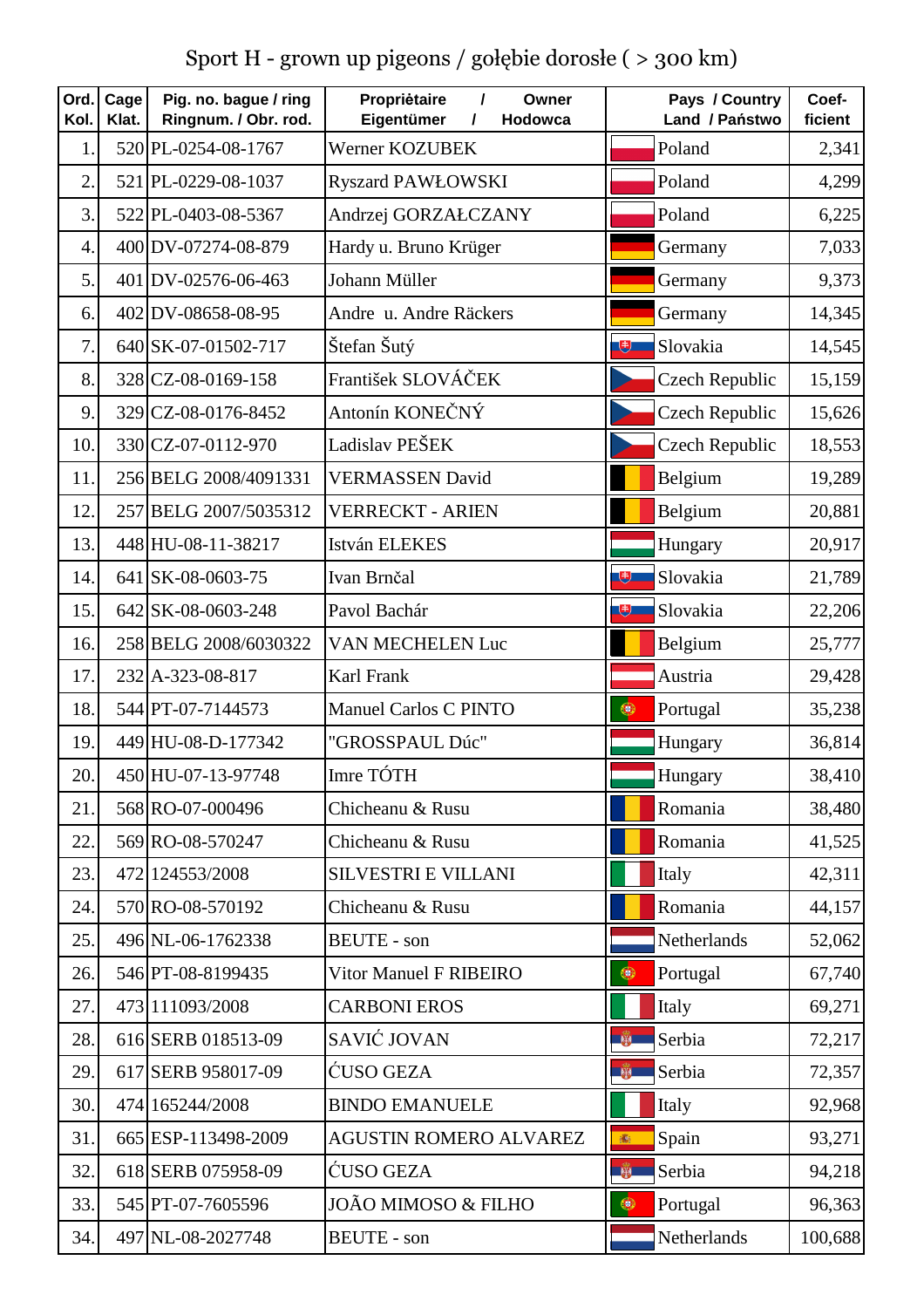| 35. | 304 CRO-21177-07      | <b>Antun STRMOTA</b>              | 龞<br>Croatia  | 102,907 |
|-----|-----------------------|-----------------------------------|---------------|---------|
| 36. | 664 ESP-113508-2009   | <b>AGUSTIN ROMERO ALVAREZ</b>     | Spain<br>癌    | 109,537 |
| 37. | 305 CRO-00044-06      | <b>Branko i Marko GORUPEC</b>     | 釁<br>Croatia  | 147,061 |
| 38. | 306 CRO-30677-08      | <b>Ivan STRMOTA</b>               | Ŵ.<br>Croatia | 161,475 |
| 39. | 688 UA 07-044-0376    | Mykhaylo GUSYAK                   | Ukraine       | 162,033 |
| 40. | 592 RUS-50-08-21061   | Sergey STOLYAROV                  | Russia        | 168,158 |
| 41. | 689 UKR 08-0622-11807 | Ivan VOZNYI                       | Ukraine       | 200,869 |
| 42. | 690 УКР 05-1-0210     | Volodimir LITOVCHENKO             | Ukraine       | 209,047 |
| 43. | 593 RUS-50-08-10020   | Alex&Tatiana SKUGAREVSKIE         | Russia        | 263,190 |
| 44. | 594 RUS-50-08-21129   | <b>Sergey STOLYAROV</b>           | Russia        | 266,902 |
| 45. | 280 BG 08 - 42032     | G. Stanev & I. Ivanov             | Bulgaria      | 328,103 |
| 46. | 281 BG 08 - 42164     | G. Staney & I. Ivanov             | Bulgaria      | 364,916 |
| 47. | 666 ESP-18801-2001    | <b>FERNANDO MORCUENDE ESQUI ®</b> | Spain         | 379,554 |